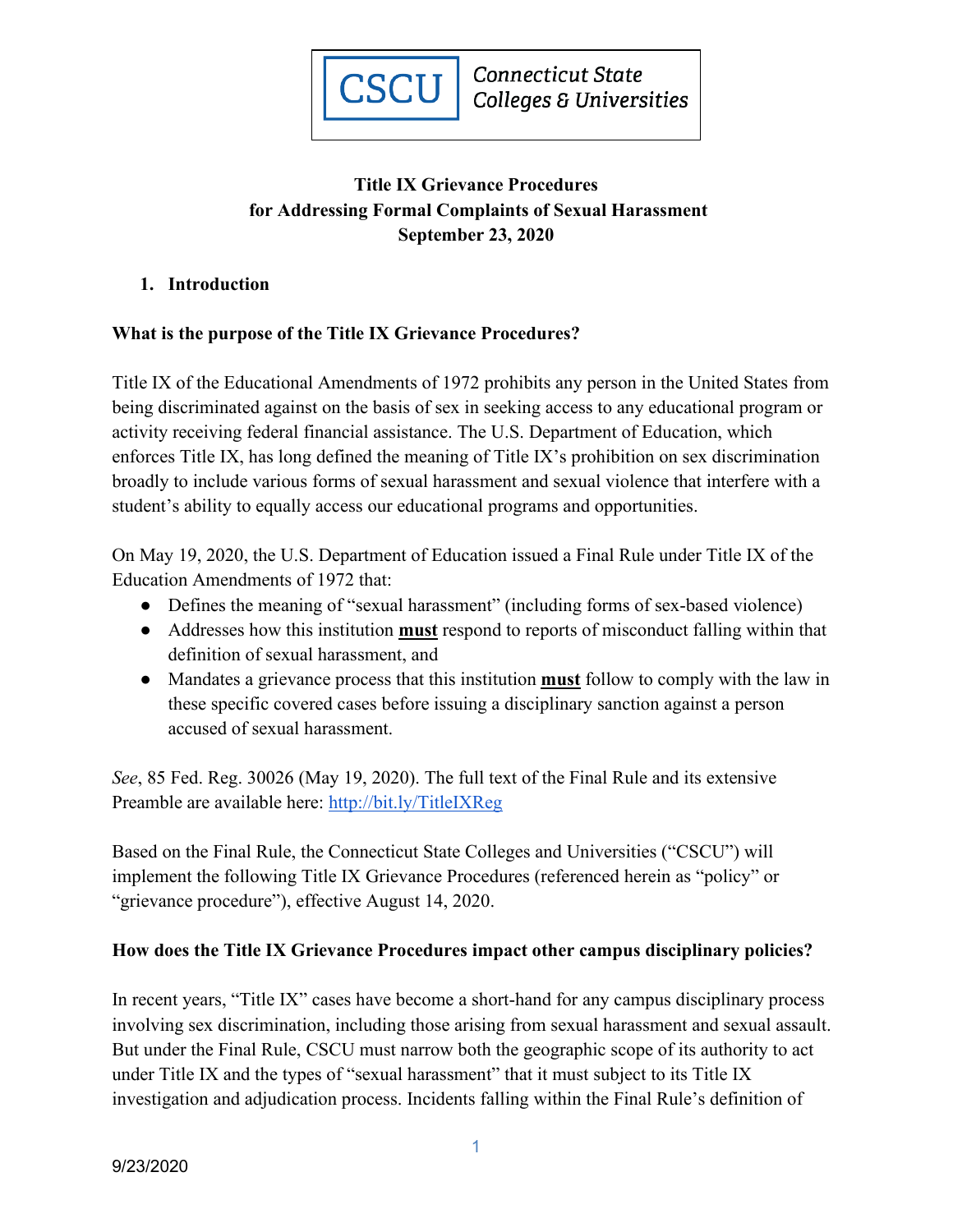sexual harassment will be investigated and, if appropriate, brought to a live hearing through the Title IX Grievance Procedures defined below.

CSCU and Charter Oak State College remain committed to addressing any violations of its policies, even those not meeting the narrow standards defined under the Title IX Final Rule.

Specifically, our institutions have a

- **Student Code of Conduct** ("Code of Conduct") that defines certain behavior as a violation of campus policy, and a
- **Sexual Misconduct Reporting, Supportive Measures and Processes Policy** ("Sexual Misconduct Policy") that addresses the types of sex-based offenses constituting a violation of campus policy, and the procedures for investigating and adjudicating those sex-based offenses.

To the extent that alleged misconduct falls outside the Title IX Grievance Procedures, the institution retains authority to investigate and adjudicate the allegations under the policies and procedures defined within the Code of Conduct and Sexual Misconduct Policy through a separate grievance proceeding.

[https://www.ct.edu/files/policies/5.2%20Ssexual%20misconduct%20reporting%20support%20a](https://www.ct.edu/files/policies/5.2%20Ssexual%20misconduct%20reporting%20support%20and%20processes.pdf) [nd%20processes.pdf](https://www.ct.edu/files/policies/5.2%20Ssexual%20misconduct%20reporting%20support%20and%20processes.pdf) (need link to latest). Sanctions applicable to both Title IX and Sexual Misconduct violations are found in the Student Code of Conduct or through the applicable employee agreement.

The elements established in the Title IX Grievance Procedures under the Final Rule have no effect and are not transferable to any other policy of the College for any violation of the Code of Conduct, employment policies, or any civil rights violation except as narrowly defined in this Procedure. This Grievance Procedure does not set a precedent for other policies or processes of the College and may not be cited for or against any right or aspect of any other or process.

# **How does the Title IX Grievance Procedures impact the handling of complaints?**

Our existing Title IX office and reporting structure remains in place. What has changed is the way our Title IX office will handle different types of reports arising from sexual misconduct, as detailed in full throughout Section 2.

**2. The Title IX Grievance Procedures: [Grievance Procedures 9-23-20.docx](https://www.charteroak.edu/student-conduct-title-ix/Title_IX_Informal_Resolution_Procedure_for_Charter_Oak_State_College_and_System_2020.pdf)**

**Effective Date**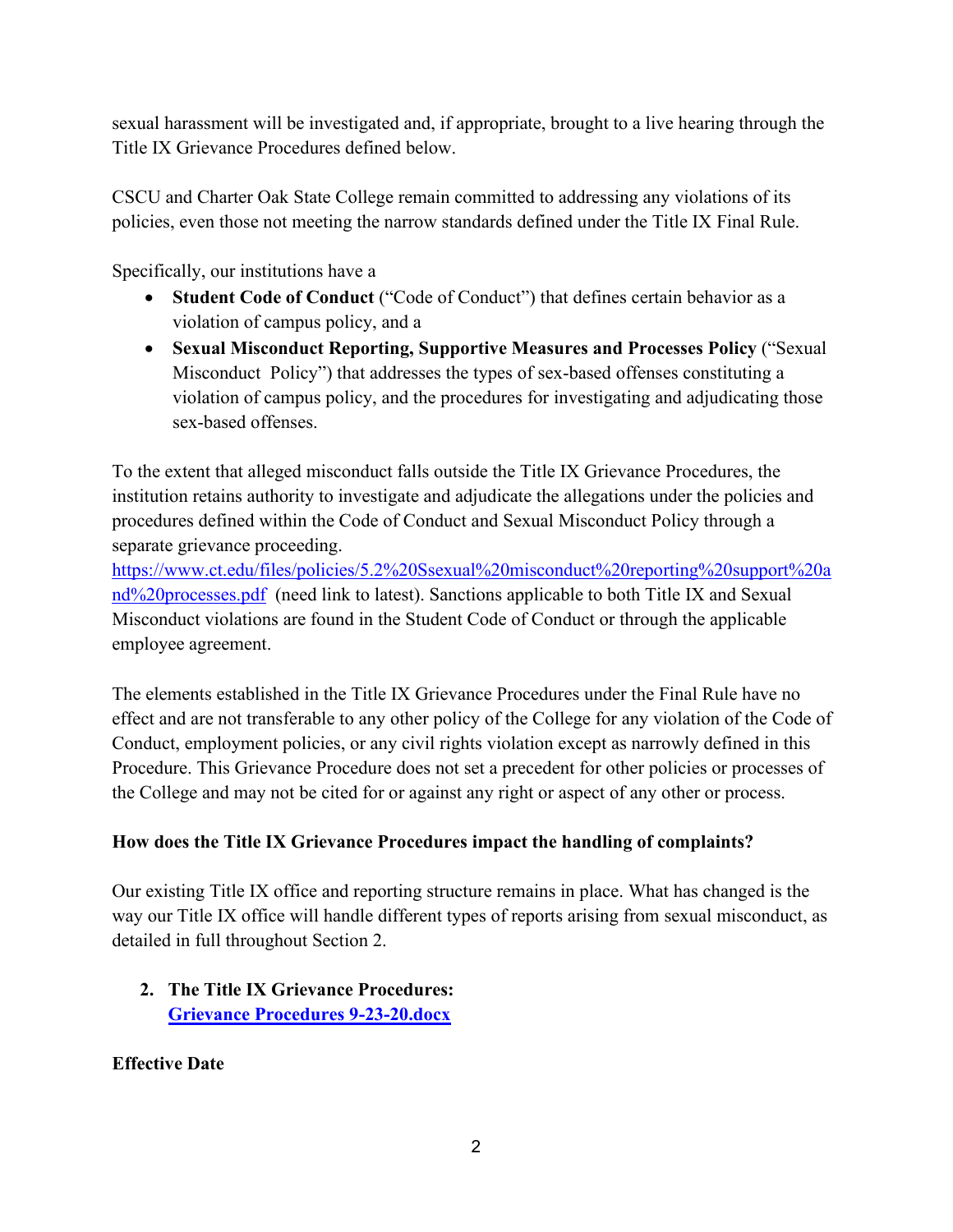This Title IX Grievance Procedures will become effective on August 14, 2020, and will only apply to formal complaints of sexual harassment brought on or after August 14, 2020. Complaints brought prior to August 14, 2020 will be investigated and adjudicated according to the Title IX Grievance Procedures if a case is not complete by that date.

#### **Revocation by Operation of Law**

Should any portion of the Title IX Final Rule, 85 Fed. Reg. 30026 (May 19, 2020), be stayed or held invalid by a court of law, or should the Title IX Final Rule be withdrawn or modified to not require the elements of this grievance procedures or the invalidated elements of Title IX policy, will be deemed revoked as of the publication date of the opinion or order and for all reports after that date, as well as any elements of the process that occur after that date if a case is not complete by that date of opinion or order publication. Should the Title IX Grievance Procedures be revoked in this manner, any conduct covered under the Title IX Grievance Procedures shall be investigated and adjudicated under the existing Code of Conduct/ Sexual Misconduct Policy.

#### **Non-Discrimination in Application**

The requirements and protections of this policy apply equally regardless of sex, sexual orientation, gender identity, gender expression, or other protected classes covered by federal or state law. All requirements and protections are equitably provided to individuals regardless of such status or status as a Complainant, Respondent, or Witness. Individuals who wish to file a complaint about the institution's policy or process may contact the Department of Education's Office for Civil Rights using contact information available at [https://ocrcas.ed.gov/contact-ocr.](https://ocrcas.ed.gov/contact-ocr)

### **Definitions**

### **Covered Sexual Harassment**

For the purposes of this Title IX Grievance Procedures, "covered sexual harassment" includes any conduct on the basis of sex that satisfies one or more of the following:

- 1. An employee conditioning educational benefits on participation in unwelcome sexual conduct (i.e., quid pro quo);
- 2. Unwelcome conduct that a reasonable person would determine is so severe, pervasive, and objectively offensive that it effectively denies a person equal access to the educational institution's education program or activity;
- 3. Sexual assault (as defined in the Clery Act), which includes any sexual act directed against another person, without the consent of the victim including instances where the victim is incapable of giving consent;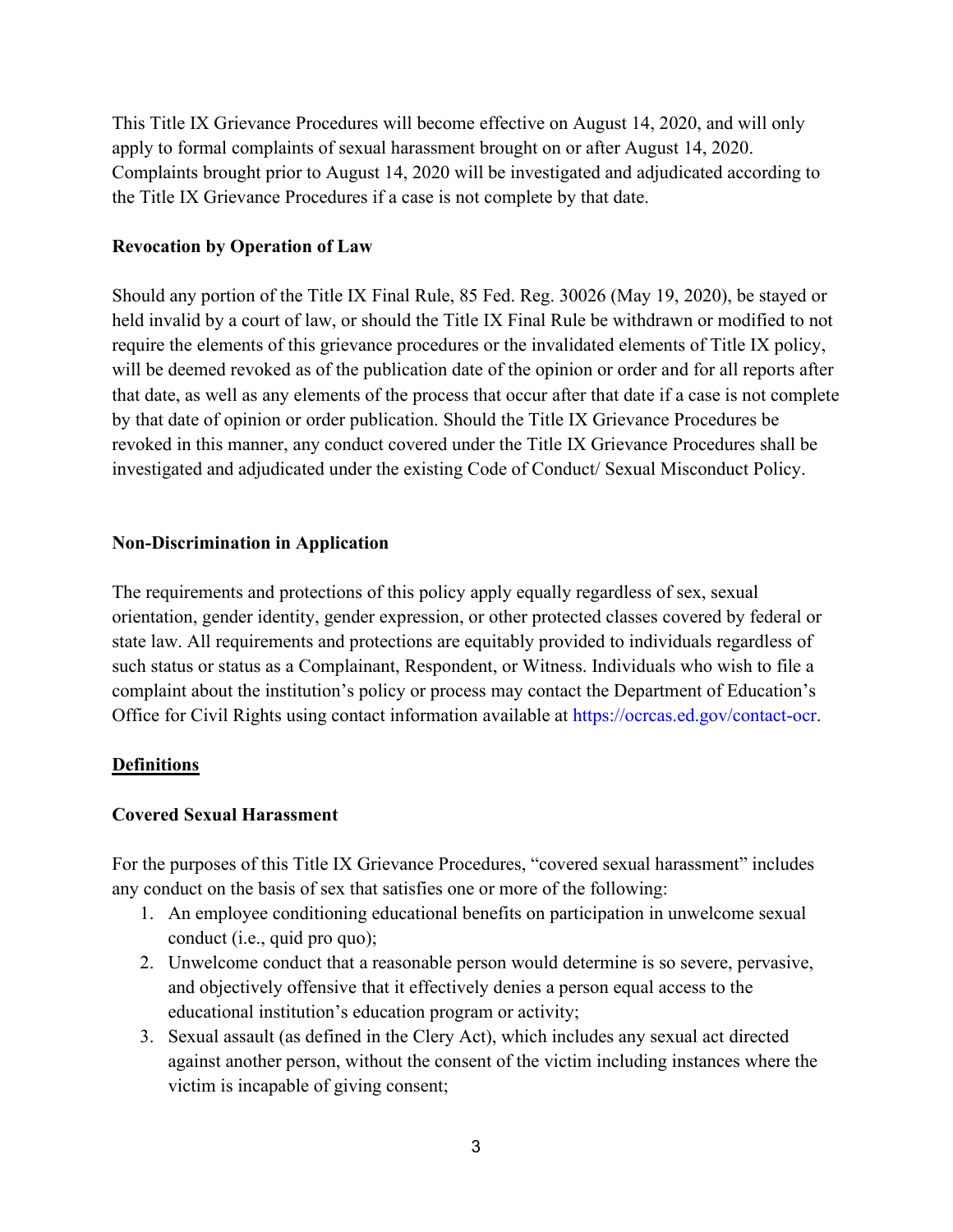- 4. Dating violence (as defined in the Violence Against Women Act (VAWA) amendments to the Clery Act), which includes any violence committed by a person: (A) who is or has been in a social relationship of a romantic or intimate nature with the victim; and (B) where the existence of such a relationship shall be determined based on a consideration of the following factors: (i) The length of the relationship; (ii) The type of relationship; (iii) The frequency of interaction between the persons involved in the relationship.
- 5. Domestic violence (as defined in the VAWA amendments to the Clery Act), which includes any felony or misdemeanor crimes of violence committed by a current or former spouse or intimate partner of the victim, by a person with whom the victim shares a child in common, by a person who is cohabitating with or has cohabitated with the victim as a spouse or intimate partner, by a person similarly situated to a spouse of the victim under Connecticut domestic or family violence laws or by any other person against an adult or youth victim who is protected from that person's acts under the domestic or family violence laws of Connecticut.
- 6. Stalking (as defined in the VAWA amendments to the Clery Act), meaning engaging in a course of conduct directed at a specific person that would cause a reasonable person to-- (A) fear for their safety or the safety of others; or (B) suffer substantial emotional distress.

Note that conduct that does not meet one or more of these criteria may still be prohibited under the Sexual Misconduct Policy.

### **Consent**

For the purposes of this Title IX Grievance Procedures, "consent" refers to "affirmative consent". Affirmative consent means an active, clear and voluntary agreement by a person to engage in sexual activity with another person.

### **Education Program or Activity**

For the purposes of this Title IX Grievance Procedures, a Charter Oak State College "education program or activity" includes:

- Any on-campus premises
- Any off-campus premises that the college has substantial control over. This includes buildings or property owned or controlled by a recognized student organization.
- Activity occurring within computer and internet networks, digital platforms, and computer hardware or software owned or operated by, or used in the operations of the college's programs and activities over which the college has substantial control.

### **Formal Complaint**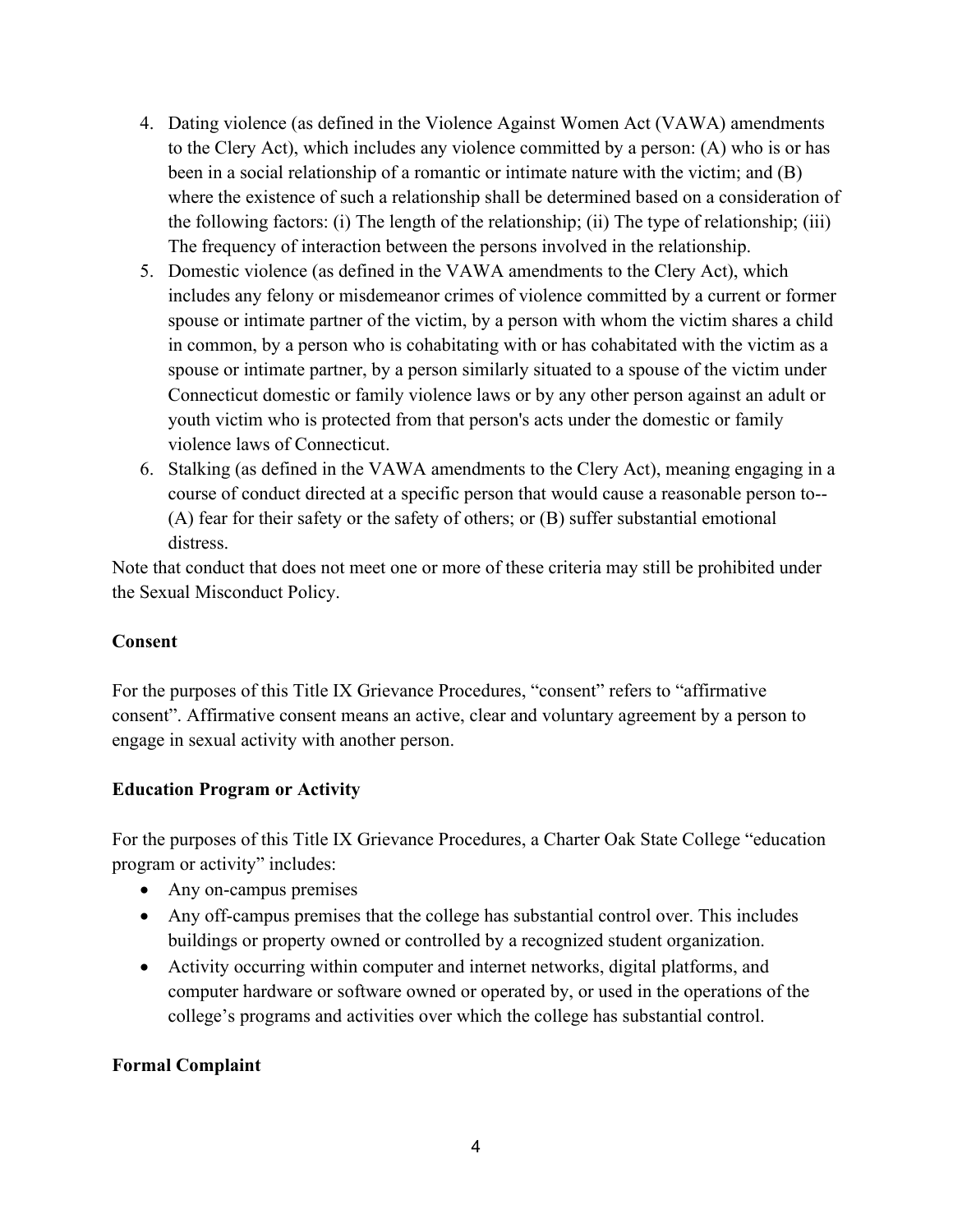For the purposes of this Title IX Grievance Procedures, "formal complaint" means a document – including an electronic submission - filed by a complainant with a signature or other indication that the complainant is the person filing the formal complaint, or signed by the Title IX Coordinator, alleging sexual harassment against a respondent about conduct within the college's education program or activity and requesting initiation of the procedures consistent with the Title IX Grievance Procedures to investigate the allegation of sexual harassment.

## **Complainant**

For the purposes of this Title IX Grievance Procedures, Complainant means any individual who has reported being or is alleged to be the victim of conduct that could constitute covered sexual harassment as defined under this policy.

## **Relevant evidence and questions**

"Relevant" evidence and questions refer to any questions and evidence that tends to make an allegation of sexual harassment more or less likely to be true.

"Relevant" evidence and questions do not include the following types of evidence and questions, which are deemed "irrelevant" at all stages of the Title IX Grievance Process:

- Evidence and questions about the complainant's sexual predisposition or prior sexual behavior unless:
	- o They are offered to prove that someone other than the respondent committed the conduct alleged by the complainant, or
	- o They concern specific incidents of the complainant's prior sexual behavior with respect to the respondent and are offered to prove consent. 34 C.F.R. §  $106.45(6)(i)$ .
- Evidence and questions that constitute, or seek disclosure of, information protected under a legally-recognized privilege.
- Any party's medical, psychological, and similar records unless the party has given voluntary, written consent. 85 Fed. Reg. 30026, 30294 (May 19, 2020).

## **Respondent**

For the purposes of this Title IX Grievance Procedures, Respondent means any individual who has been reported to be the perpetrator of conduct that could constitute covered sexual harassment as defined under this policy.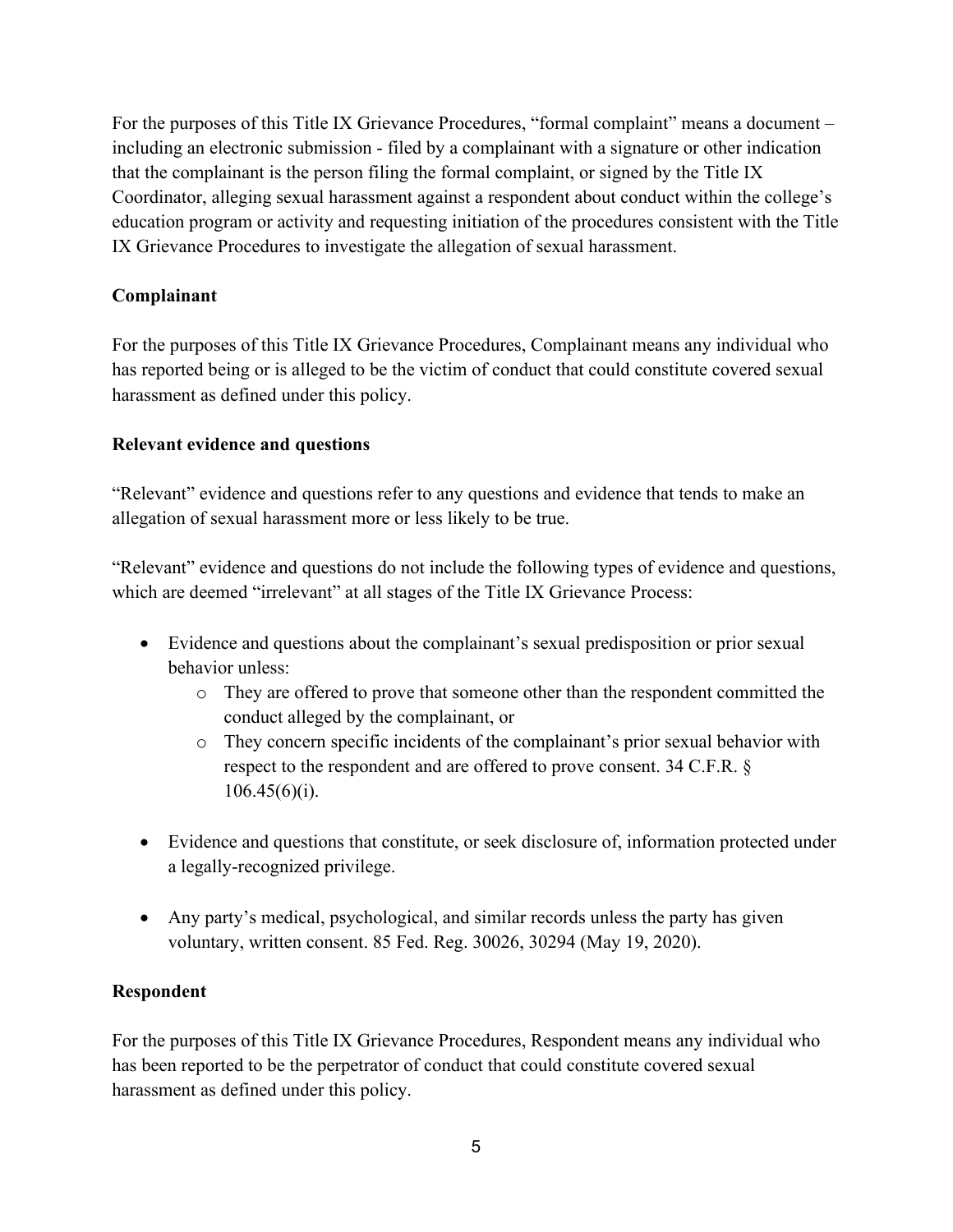#### **School Calendar Days**

For the purposes of this Title IX Grievance Procedures, "school calendar days" means the weekdays (Mondays through Fridays) when Charter Oak State College classes are in session.

#### **Privacy vs. Confidentiality**

Consistent with the Sexual Misconduct Policy, references made to *confidentiality* refer to the ability of identified confidential resources to not report crimes and violations to law enforcement or college officials without permission, except for extreme circumstances, such as a health and/or safety emergency or child abuse. References made to *privacy* mean college offices and employees who cannot guarantee confidentiality but will maintain privacy to the greatest extent possible, and information disclosed will be relayed only as necessary to investigate and/or seek a resolution and to notify the Title IX Coordinator or designee, who is responsible for tracking patterns and spotting systemic issues. Charter Oak State College will limit the disclosure as much as practicable, even if the Title IX Coordinator determines that the request for confidentiality cannot be honored.

#### **Disability Accommodations**

This Grievance Procedure does not alter any institutional obligations under federal disability laws including the Americans with Disabilities Act of 1990, and Section 504 of the Rehabilitation Act of 1973. Parties may request reasonable accommodations for disclosed disabilities to the Title IX Coordinator at any point before or during the Title IX Grievance Process that do not fundamentally alter the Process. The Title IX Coordinator will not affirmatively provide disability accommodations that have not been specifically requested by the Parties, even where the Parties may be receiving accommodations in other institutional programs and activities.

#### **Making a Report Regarding Covered Sexual Harassment to the Institution**

Any person may report sex discrimination, including sexual harassment (whether or not the person reporting is the person alleged to be the victim of conduct that could constitute sex discrimination or sexual harassment), in person, by mail, by telephone, or by electronic mail, using the contact information listed for the Title IX Coordinator, or by any other means that results in the Title IX Coordinator receiving the person's verbal or written report.

Contact Information for the Title IX Coordinator: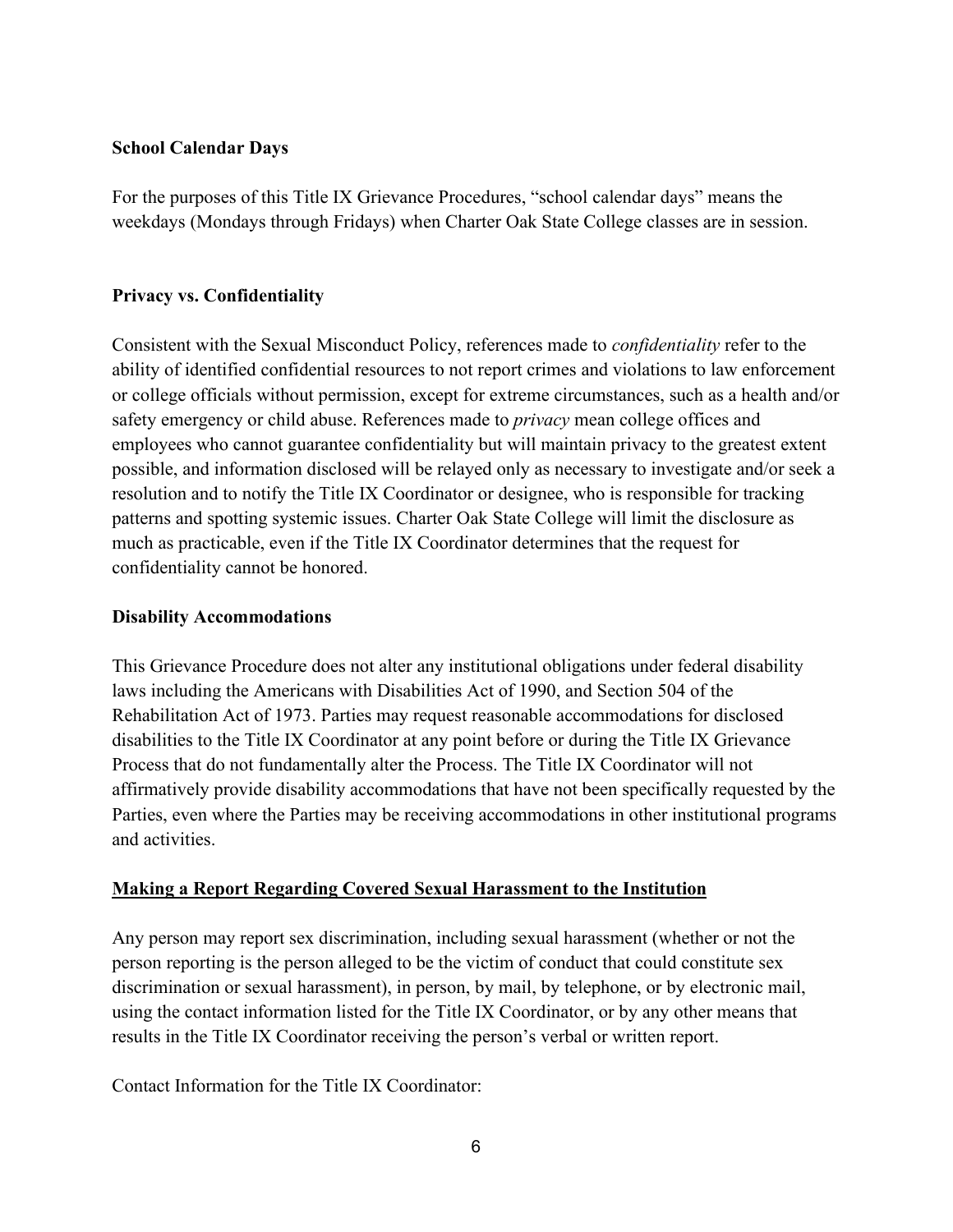Name: Dr. Shirley Adams Title: Provost Office Address: 55 Paul J Manafort Drive, New Britain, CT 06053 Email Address: Sadams@charteroak.edu Telephone Number: 860-515-3836

Such a report may be made at any time (including during non-business hours) by using the telephone number or electronic mail address, or by mail to the office address listed for the Title IX Coordinator.

### **Confidential Reporting**

The following Officials will provide privacy, but not confidentiality, upon receiving a report of conduct prohibited under this policy:

• Title IX Coordinator or designee (See Above)

### **Non-Investigatory Measures Available Under the Title IX Grievance Procedures**

#### **Supportive Measures**

Complainants (as defined above), who report allegations that could constitute covered sexual harassment under this policy, have the right to receive supportive measures from Charter Oak State College regardless of whether they desire to file a complaint.

As appropriate, supportive measures may include, but not be limited to:

- Counseling
- extensions of deadlines or other course-related adjustments
- modifications of work or class schedules
- campus escort services
- restrictions on contact between the parties (no contact orders)
- changes in work or housing locations
- leaves of absence
- increased security and monitoring of certain areas of the campus

Supportive measures are non-disciplinary and non-punitive.

### **Emergency Removal**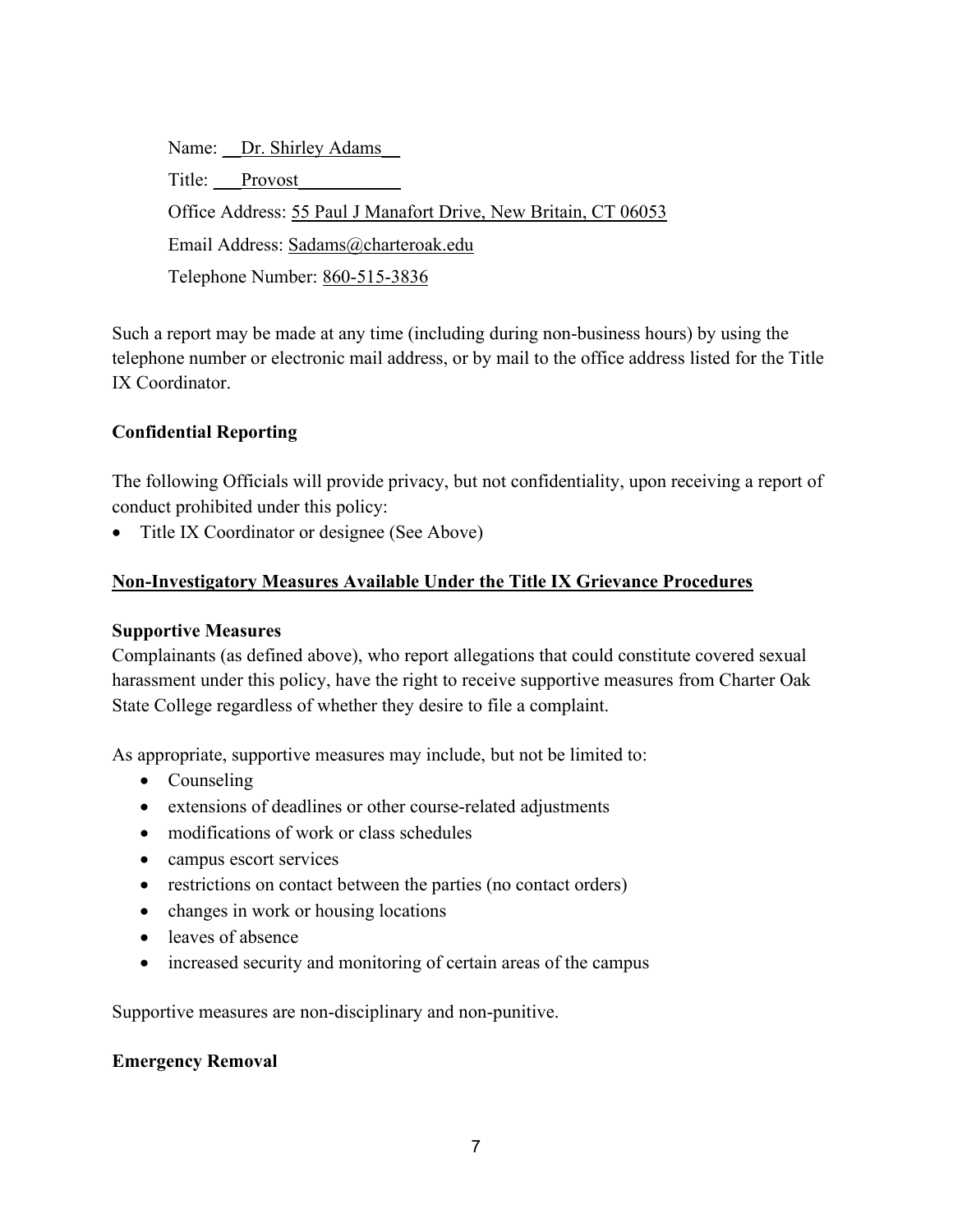Charter Oak State College retains the authority to remove a respondent from the college's program or activity on an emergency basis, where the college (1) undertakes an individualized safety and risk analysis and (2) determines that an immediate threat to the physical health or safety of any student or other individual arising from the allegations of covered sexual harassment justifies a removal.

If Charter Oak State College determines such removal is necessary, the respondent will be provided notice and an opportunity pursuant to the Code of Conduct to challenge the decision immediately following the removal.

### **Administrative Leave**

Charter Oak State College retains the authority to place a non-student employee respondent on administrative leave during the Title IX Grievance Process, consistent with collective bargaining agreements and human resource policies.

## **The Title IX Grievance Process**

### **Filing a Formal Complaint**

The timeframe for the Title IX Grievance Process begins with the filing of a Formal Complaint. The Grievance Process will be concluded within a reasonably prompt manner, and no longer than ninety (90) school calendar days after the filing of the Formal Complaint, provided that the Process may be extended for a good reason, including but not limited to the absence of a party, a party's advisor, or a witness; concurrent law enforcement activity; or the need for language assistance or accommodation of disabilities. The procedure for applying for extensions is described below.

To file a Formal Complaint, a complainant must provide the Title IX Coordinator a written, signed complaint describing the facts alleged. Complainants are only able to file a Formal Complaint under this Grievance Procedure if they are currently participating in, or attempting to participate in, the education programs or activities of Charter Oak State College, including as an employee. For complainants who do not meet this criteria, the College will utilize existing policy in the Code of Conduct <https://www.ct.edu/files/policies/5.1%20StudentCodeofConduct.pdf> and/or Sexual Misconduct Policy

[https://www.ct.edu/files/policies/5.2%20Ssexual%20misconduct%20reporting%20support%20a](https://www.ct.edu/files/policies/5.2%20Ssexual%20misconduct%20reporting%20support%20and%20processes.pdf) [nd%20processes.pdf](https://www.ct.edu/files/policies/5.2%20Ssexual%20misconduct%20reporting%20support%20and%20processes.pdf) .

If a complainant does not wish to make a Formal Complaint, the Title IX Coordinator may determine a Formal Complaint is necessary. Charter Oak State College will inform the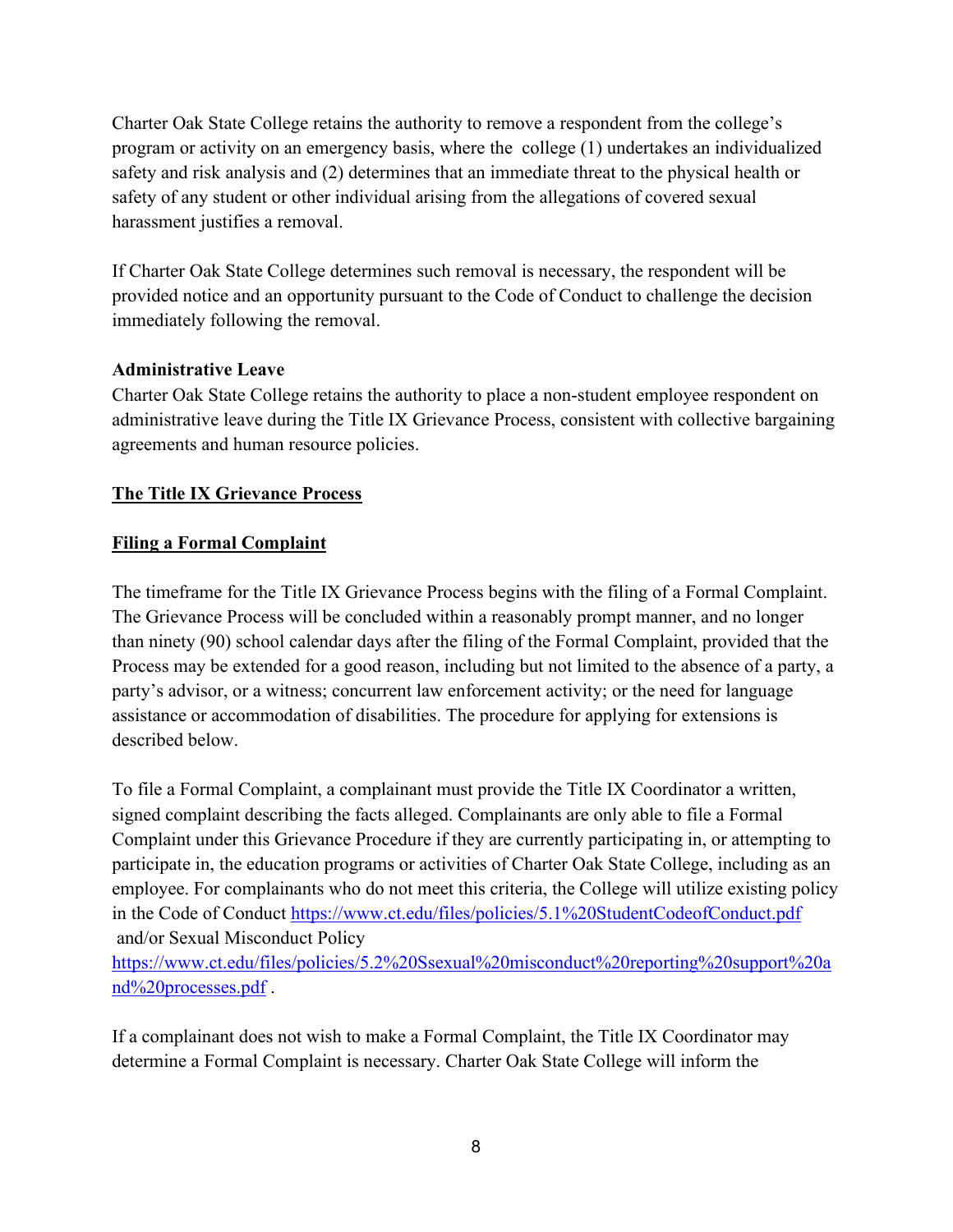complainant of this decision in writing, and the complainant need not participate in the process further but will receive all notices issued under this Grievance Procedure.

Nothing in the Title IX Grievance Policy or Code of Conduct prevents a complainant from seeking the assistance of state or local law enforcement alongside the appropriate on-campus process.

## **Informal Resolution**

A complainant who files a Formal Complaint may elect, at any time, to address the matter through the Institution's Informal Resolution Process. All Parties to a Formal Complaint must agree to enter the Informal Resolution Process through an informed written consent. Information about this Process is available [here](https://www.charteroak.edu/student-conduct-title-ix/Title_IX_Informal_Resolution_Procedure_for_Charter_Oak_State_College_and_System_2020.pdf)*.*

# **Multi-Party Situations**

The institution may consolidate Formal Complaints alleging covered sexual harassment against more than one respondent, or by more than one complainant against one or more respondents, or by one party against the other party, where the allegations of covered sexual harassment arise out of the same facts or circumstances.

## **Determining Jurisdiction**

The Title IX Coordinator will determine if the instant Title IX Grievance Process should apply to a Formal Complaint. The Process will apply when all of the following elements are met, in the reasonable determination of the Title IX Coordinator:

- 1. The conduct is alleged to have occurred on or after August 14, 2020;
- 2. The conduct is alleged to have occurred in the United States;
- 3. The conduct is alleged to have occurred in Charter Oak's education program or activity; and
- 4. The alleged conduct, if true, would constitute covered sexual harassment as defined in this policy.

If all of the elements are met, Charter Oak State College will investigate the allegations according to the Grievance Process.

## **Allegations Potentially Falling Under Two Policies:**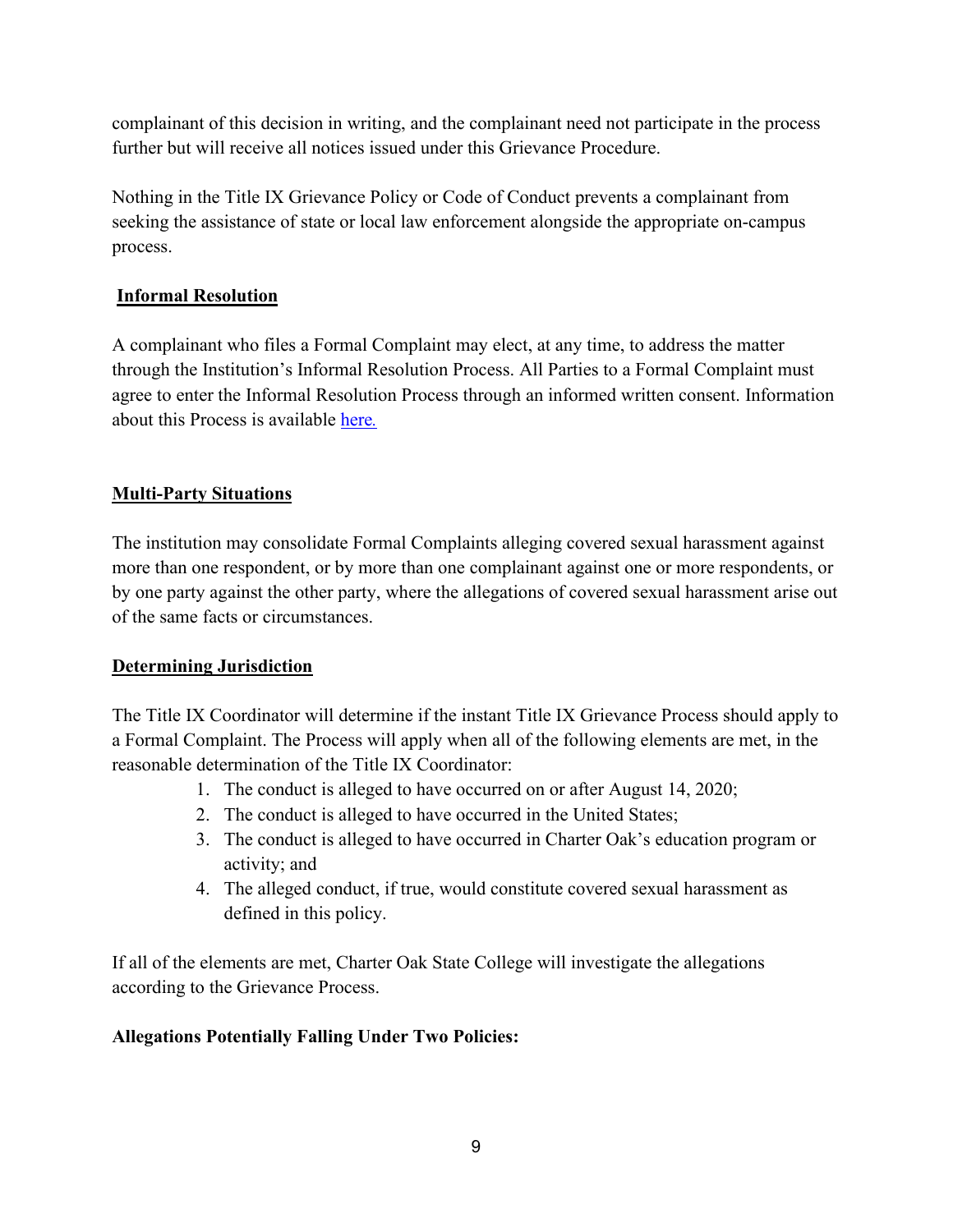If the alleged conduct would constitute a Title IX sexual harassment policy violation as well as a violation of the Sexual Misconduct Policy, the Title IX Grievance Process will be applied to investigation and adjudication for the conduct. However, any conduct that is unrelated to the Title IX Policy or Sexual Misconduct Policy within the allegation or discovered during a Title IX investigation, will be adjudicated in accordance with the Student Code of Conduct or employee agreement, as applicable

#### **Mandatory Dismissal**

If any one of these elements are not met, the Title IX Coordinator will notify the parties that the Formal Complaint is being dismissed for the purposes of the Title IX Grievance Procedures. Each party may appeal this dismissal using the procedure outlined in "Appeals," below.

#### **Discretionary Dismissal**

The Title IX Coordinator may dismiss a Formal Complaint brought under the Title IX Grievance Procedures, or any specific allegations raised within that Formal Complaint, at any time during the investigation or hearing, if:

- A complainant notifies the Title IX Coordinator in writing that they would like to withdraw the Formal Complaint or any allegations raised in the Formal Complaint;
- The respondent is no longer enrolled or employed by  $\{$ the institution $\}$ ; or,
- If specific circumstances prevent {the institution} from gathering evidence sufficient to reach a determination regarding the Formal Complaint or allegations within the Formal Complaint.

Any party may appeal a dismissal determination using the process set forth in "Appeals," below.

### **Notice of Dismissal**

Upon reaching a decision that the Formal Complaint will be dismissed, the institution will promptly send written notice of the dismissal of the Formal Complaint or any specific allegation within the Formal Complaint, and the reason for the dismissal, simultaneously to the parties through their institutional email accounts. It is the responsibility of parties to maintain and regularly check their email accounts.

#### **Notice of Removal**

Upon dismissal for the purposes of Title IX, Charter Oak State College retains discretion to utilize the Code of Conduct and/or the Sexual Misconduct Policy to determine if a violation of the Code of Conduct and/or the Sexual Misconduct Policy} has occurred. If so, Charter Oak State College will promptly send written notice of the dismissal of the Formal Complaint under the Title IX Grievance Process and removal of the allegations to the conduct process.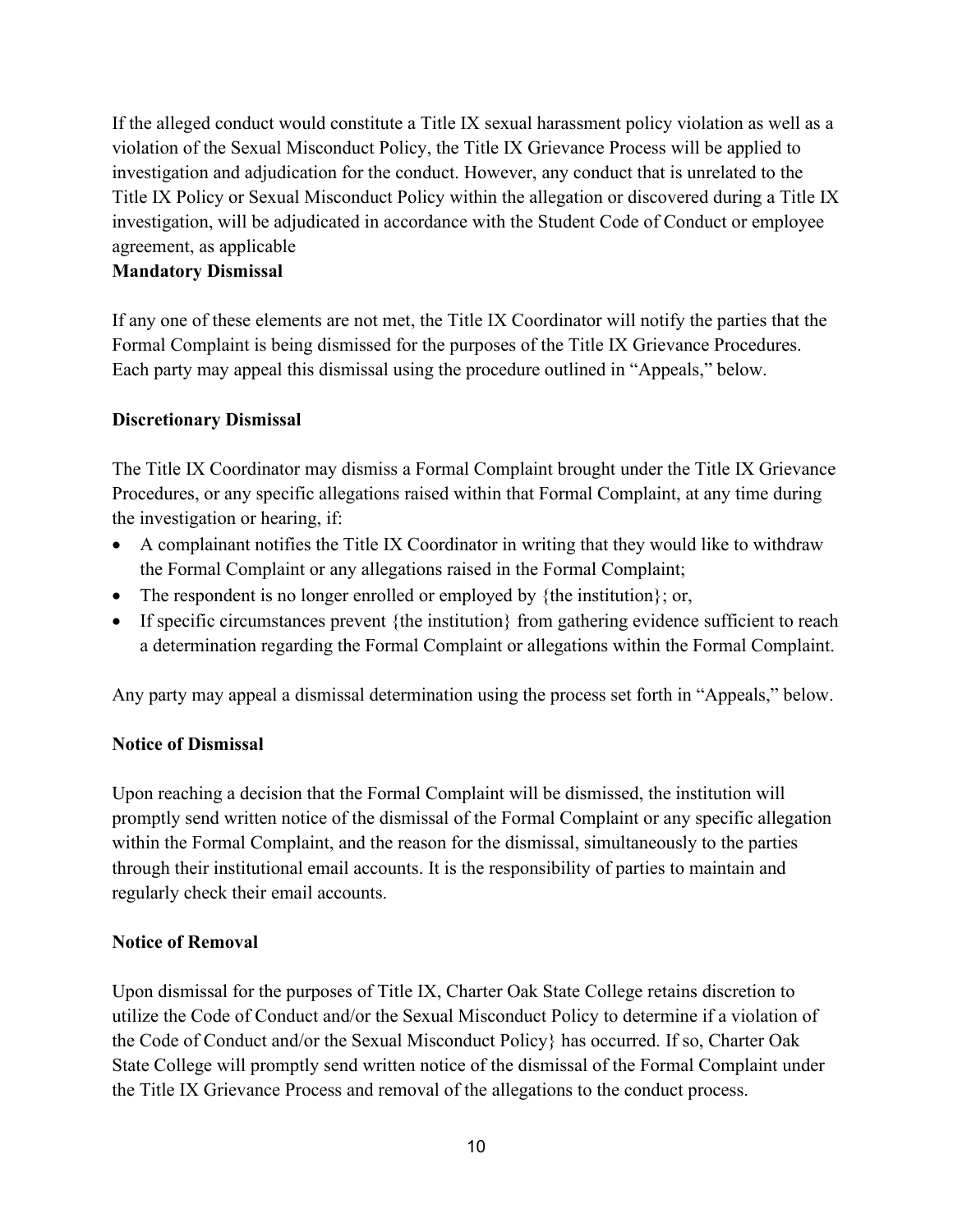### **Notice of Allegations**

The Title IX Coordinator will draft and provide the Notice of Allegations to any party to the allegations of sexual harassment. Such notice will occur as soon as practicable, after the institution receives a Formal Complaint of the allegations, if there are no extenuating circumstances.

The parties will be notified by their institutional email accounts if they are a student or employee, and by other reasonable means if they are neither.

The institution will provide sufficient time for the parties to review the Notice of Allegations and prepare a response before any initial interview.

The Title IX Coordinator may determine that the Formal Complaint must be dismissed on the mandatory grounds identified above, and will issue a Notice of Dismissal. If such a determination is made, any party to the allegations of sexual harassment identified in the Formal Complaint will receive the Notice of Dismissal in conjunction with, or in separate correspondence after, the Notice of Allegations.

### **Contents of Notice**

The Notice of Allegations will include the following:

- Notice of the institution's Title IX Grievance Process and a hyperlink to a copy of the process.
- Notice of the allegations potentially constituting covered sexual harassment, and sufficient details known at the time the Notice is issued, such as the identities of the parties involved in the incident, if known, including the complainant; the conduct allegedly constituting covered sexual harassment and the policy violated; and the date and location of the alleged incident, if known.
- A statement that the respondent is presumed not responsible for the alleged conduct and that a determination regarding responsibility is made at the conclusion of the grievance process.
- A statement that the parties may have an advisor of their choice, who may be, but is not required to be, an attorney, as required under  $34 \text{ C.F.R.}$  §  $106.45(b)(5)(iv)$ ;
- A statement that before the conclusion of the investigation, the parties may inspect and review evidence obtained as part of the investigation that is directly related to the allegations raised in the Formal Complaint, including the evidence upon which the institution does not intend to rely in reaching a determination regarding responsibility,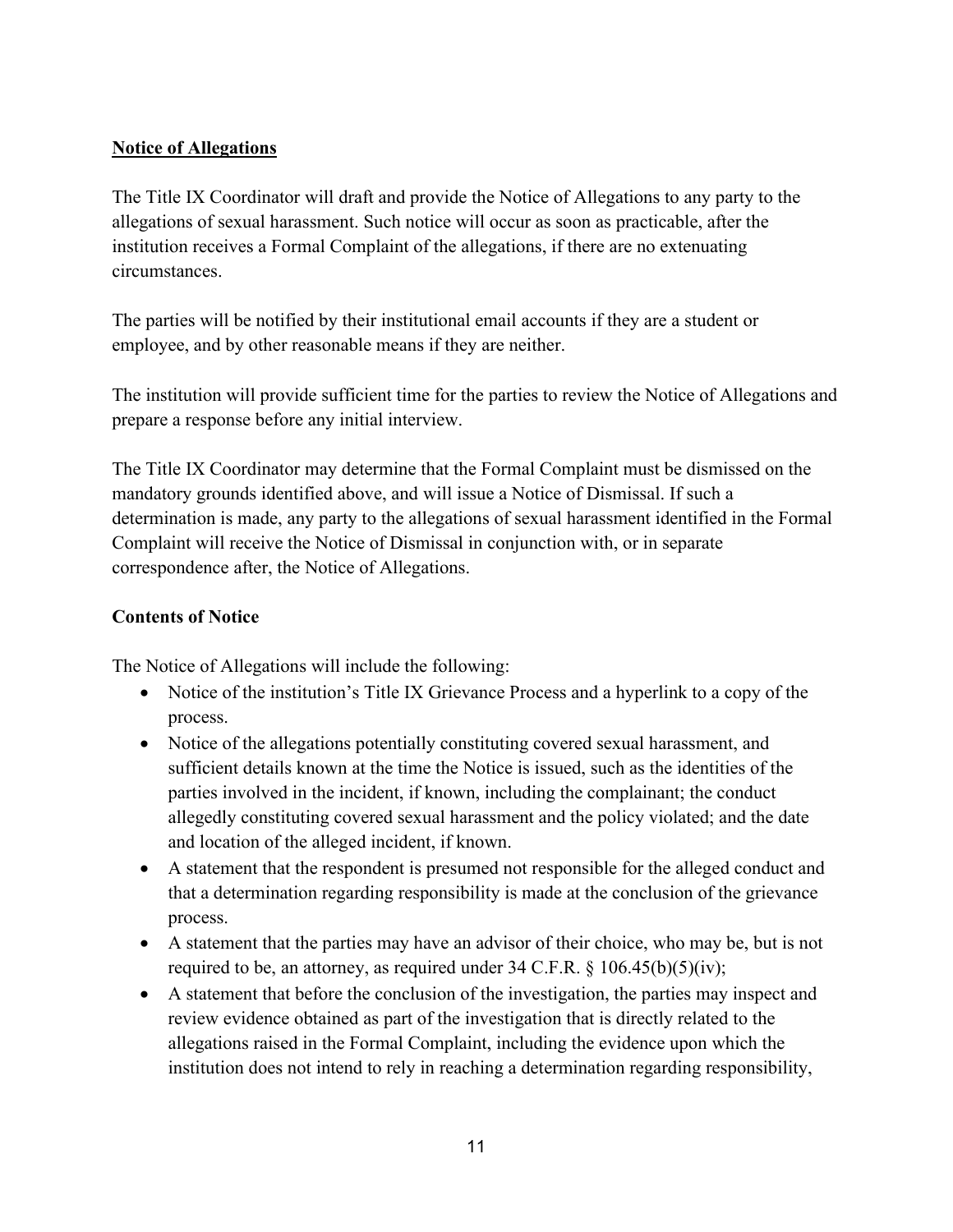and evidence that both tends to prove or disprove the allegations, whether obtained from a party or other source, as required under 34 C.F.R.  $\S$  106.45(b)(5)(vi);

• A statement that prohibits knowingly making false statements or knowingly submitting false information during the grievance process.

## **Ongoing Notice**

If, in the course of an investigation, the institution decides to investigate allegations about the complainant or respondent that are not included in the Notice of Allegations and are otherwise covered "sexual harassment" falling within the Title IX Grievance Procedures, the institution will notify the parties whose identities are known of the additional allegations by their institutional email accounts or other reasonable means.

The parties will be provided sufficient time to review the additional allegations to prepare a response before any initial interview regarding those additional charges.

### **Advisor of Choice and Participation of Advisor of Choice**

Charter Oak State College will provide the parties equal access to advisors and support persons; any restrictions on advisor participation will be applied equally.

The college has a long-standing practice of requiring students to participate in the process directly and not through an advocate or representative. Students participating as Complainant or Respondent in this process may be accompanied by an Advisor of Choice to any meeting or hearing to which they are required or are eligible to attend. The Advisor of Choice is not an advocate. Except where explicitly stated by this Policy, as consistent with the Final Rule, Advisors of Choice shall not participate directly in the process as per standard policy and practice of Charter Oak State College.

Charter Oak State College will not intentionally schedule meetings or hearings on dates where the Advisors of Choice for all parties are not available, provided that the Advisors act reasonably in providing available dates and work collegially to find dates and times that meet all schedules.

Charter Oak State College's obligations to investigate and adjudicate in a prompt timeframe under Title IX and other college policies apply to matters governed under this Grievance Procedure, and Charter Oak State College cannot agree to extensive delays solely to accommodate the schedule of an Advisor of Choice. The determination of what is reasonable shall be made by the Title IX Coordinator or designee. Charter Oak State College will not be obligated to delay a meeting or hearing under this process more than five (5) school calendar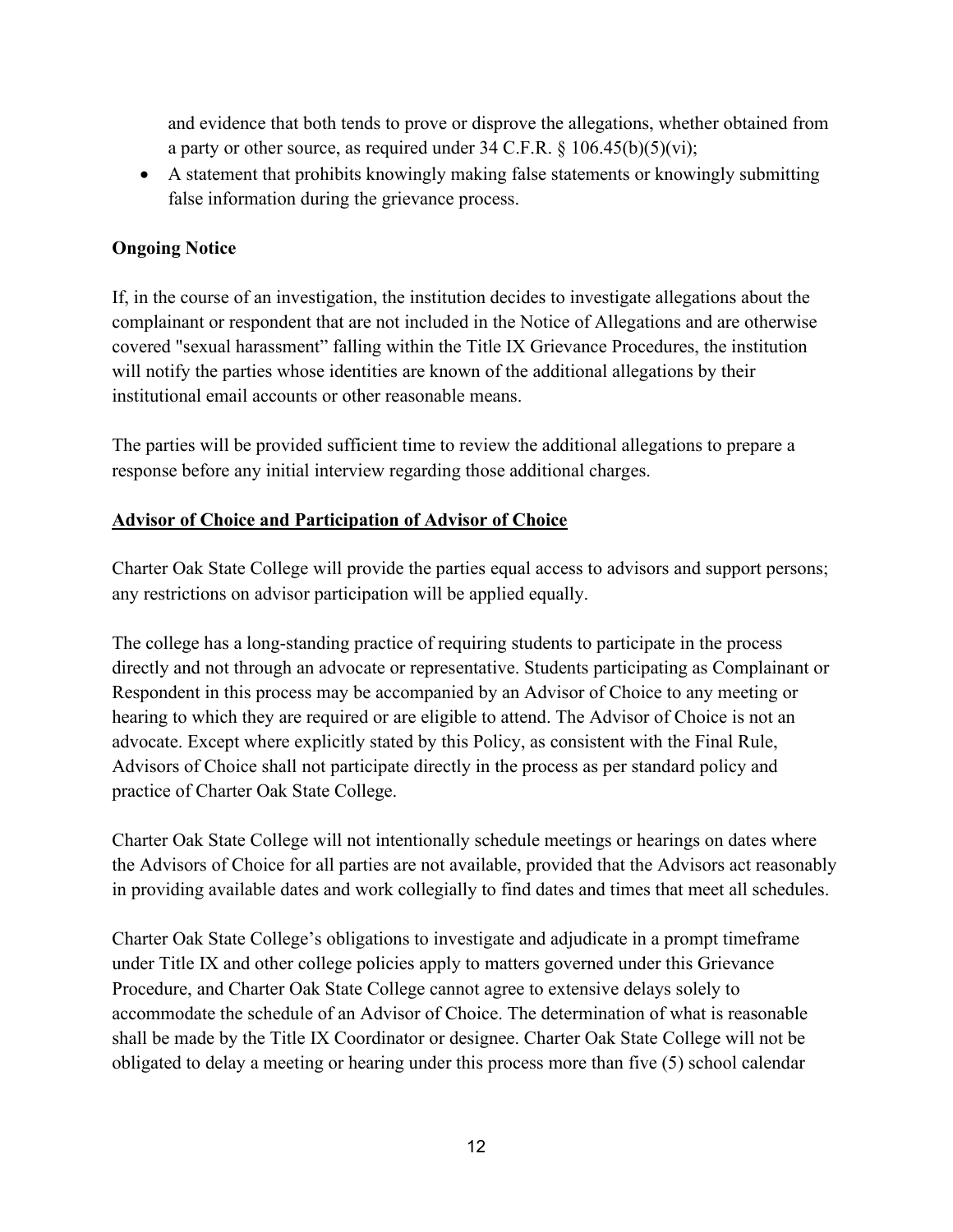days due to the unavailability of an Advisor of Choice, and may offer the party the opportunity to obtain a different Advisor of Choice or utilize one provided by Charter Oak State College.

### **Notice of Meetings and Interviews**

Charter Oak State College will provide, to a party whose participation is invited or expected, written notice of the date, time, location, participants, and purpose of all hearings, investigative interviews, or other meetings with a party, with sufficient time for the party to prepare to participate.

### **Delays**

Each party may request a one-time delay in the Grievance Process of up to five (5) school calendar days for good cause (granted or denied in the sole judgment of the Title IX Coordinator, Director of Student Conduct, or designee) provided that the requestor provides reasonable notice and the delay does not overly inconvenience other parties.

For example, a request to take a five day pause made an hour before a hearing for which multiple parties and their advisors have traveled to and prepared for shall generally not be granted, while a request for a five day pause in the middle of investigation interviews to allow a party to obtain certain documentary evidence shall generally be granted.

The Title IX Coordinator or designee shall have sole judgment to grant further pauses in the Process.

## **Investigation**

### **General Rules of Investigations**

An investigator designated by the Title IX Coordinator will perform an investigation under a reasonably prompt timeframe of the conduct alleged to constitute covered sexual harassment after issuing the Notice of Allegations.

Charter Oak State College and not the parties, has the burden of proof and the burden of gathering evidence, i.e. the responsibility of showing a violation of Title IX has occurred. This burden does not rest with either party, and either party may decide not to share their account of what occurred or may decide not to participate in an investigation or hearing. This does not shift the burden of proof away from Charter Oak State College and does not indicate responsibility.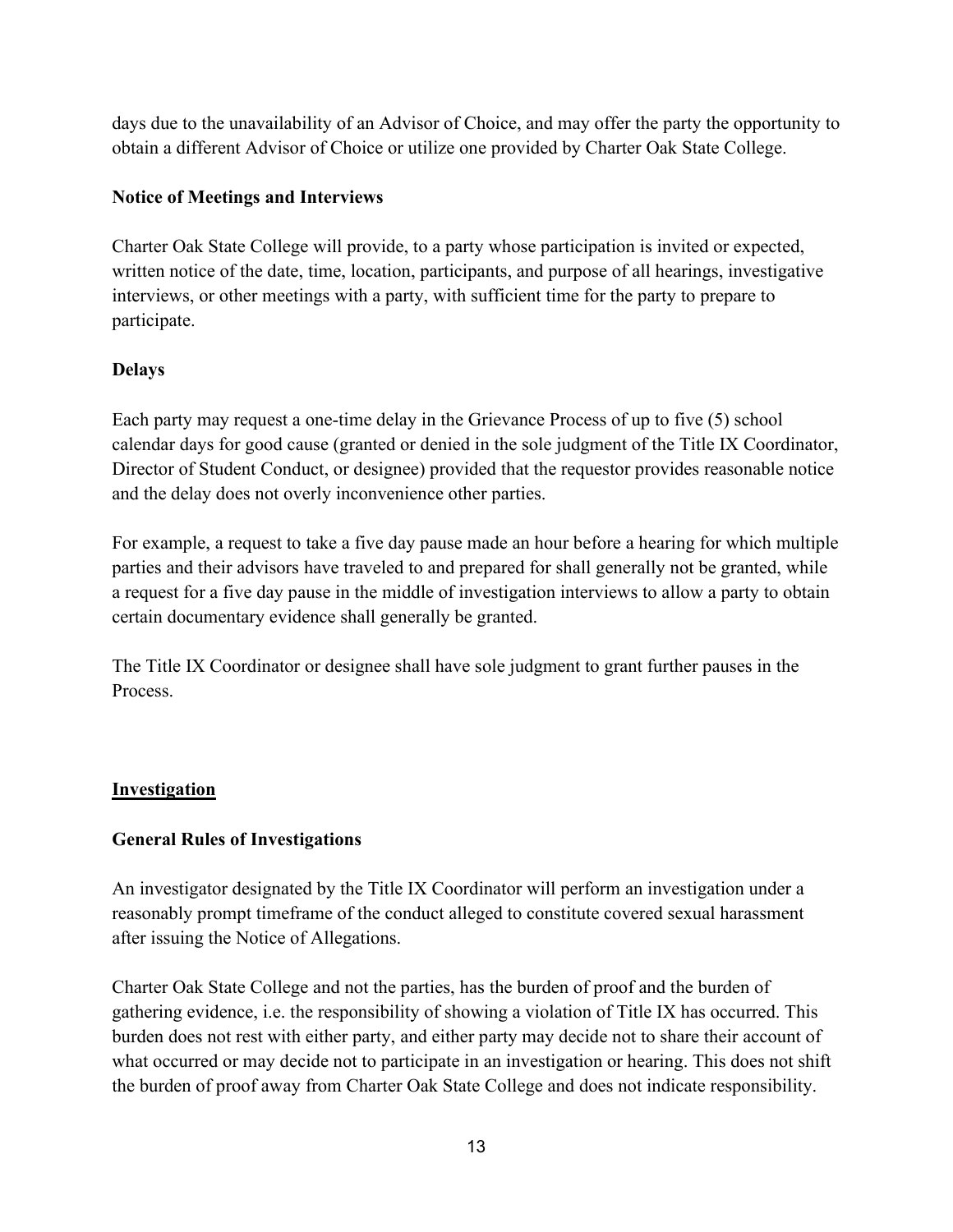Charter Oak State College cannot access, consider, or disclose medical records without a waiver from the party (or parent, if applicable) to whom the records belong or of whom the records include information. Charter Oak State College will provide an equal opportunity for the parties to present witnesses, including fact and expert witnesses, and other inculpatory and exculpatory evidence, (i.e. evidence that tends to prove and disprove the allegations) as described below.

### **Inspection and Review of Evidence**

Prior to the completion of the investigation, the parties will have an equal opportunity to inspect and review the evidence obtained through the investigation. The purpose of the inspection and review process is to allow each party the equal opportunity to meaningfully respond to the evidence prior to conclusion of the investigation.

Evidence that will be available for inspection and review by the parties will be any evidence that is directly related to the allegations raised in the Formal Complaint. It will include any:

- 1. Evidence that is relevant, even if that evidence does not end up being relied upon by the institution in making a determination regarding responsibility;
- 2. inculpatory or exculpatory evidence (i.e. evidence that tends to prove or disprove the allegations) that is directly related to the allegations, whether obtained from a party or other source.

All parties must submit any evidence they would like the investigator to consider prior to when the parties' time to inspect and review evidence begins.

The institution will send the evidence made available for each party and each party's advisor, if any, to inspect and review through an electronic format or a hard copy. The Institution is not under an obligation to use any specific process or technology to provide the evidence and shall have the sole discretion in terms of determining format and any restrictions or limitations on access.

The parties will have ten (10) school calendar days to inspect and review the evidence and submit a written response by email to the investigator. The investigator will consider the parties' written responses before completing the Investigative Report.

### REQUESTS TO EXTEND INSPECTION AND REVIEW

The institution may provide the parties five (5) school calendar days after the initial inspection and review of evidence, and before the investigator completes their Investigative Report, to provide additional evidence in response to their inspection and review of the evidence, and then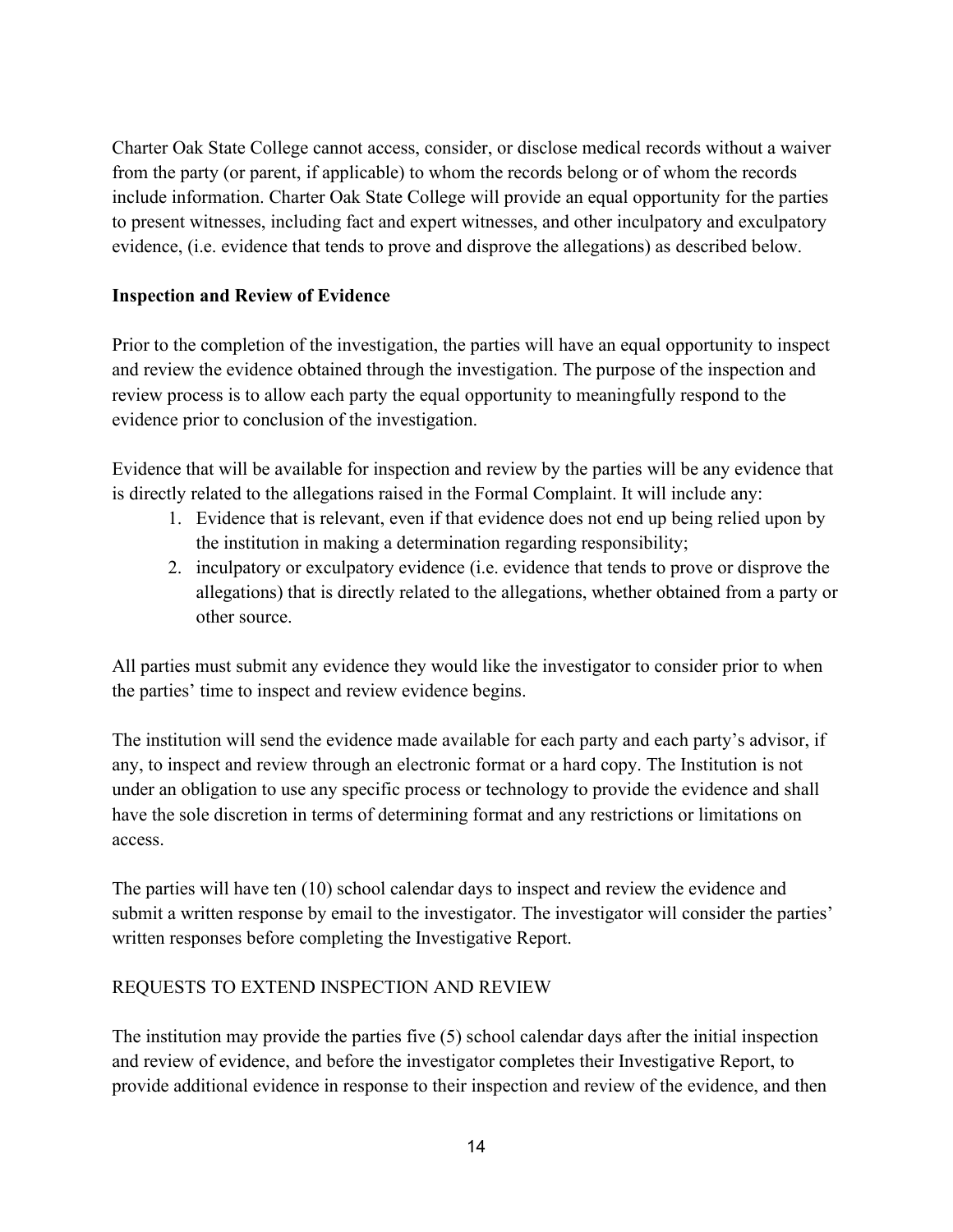provide the parties five (5) school calendar days to inspect, review, and respond to the party's additional evidence through a written response to the investigator. Those written responses may be disclosed to the parties.

Any evidence subject to inspection and review will be available at any hearing, including for purposes of cross-examination.

The parties and their advisors agree not to photograph or otherwise copy the evidence and must sign an agreement not to disseminate any of the evidence subject to inspection and review or use such evidence for any purpose unrelated to the Title IX grievance process.

### **Inclusion of Evidence Not Directly Related to the Allegations:**

Evidence obtained in the investigation that is determined in the reasoned judgment of the investigator not to be directly related to the allegations in the Formal Complaint will not be disclosed, or may be appropriately redacted before the parties' inspection to avoid disclosure of personally identifiable information of a student. Any evidence obtained in the investigation that is kept from disclosure or appropriately redacted will be documented in a "privilege log" that may be reviewed by the parties and their advisors, if any.

## **Investigative Report**

The investigator designated by the Title IX Coordinator will create an Investigative Report that fairly summarizes relevant evidence, and will provide that Report to the parties at least ten (10) school calendar days prior the hearing in an electronic format or a hard copy for each party's review and written response.

The Investigative Report is not intended to catalog all evidence obtained by the investigator, but only to provide a fair summary of that evidence.

Only relevant evidence (including both inculpatory and exculpatory – i.e. tending to prove and disprove the allegations - relevant evidence) will be referenced in the Investigative Report.

The investigator may redact irrelevant information from the Investigative Report when that information is contained in documents or evidence that is/are otherwise relevant.

## **Hearing**

### **General Rules of Hearings**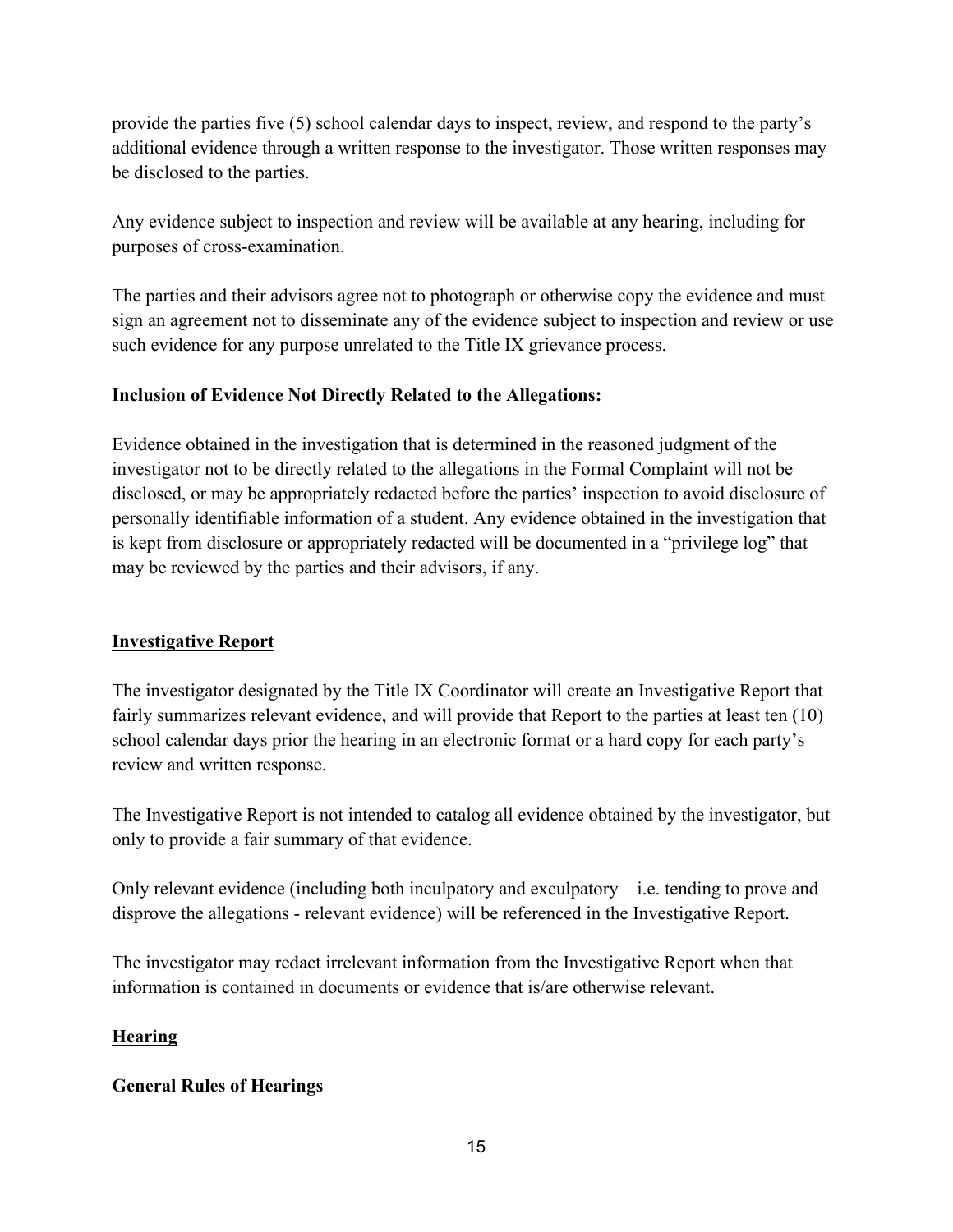Charter Oak State College will not issue a disciplinary sanction arising from an allegation of covered sexual harassment without holding a live hearing unless otherwise resolved through an informal resolution process.

The live hearing may be conducted with all parties physically present in the same geographic location, or, at college/university discretion, any or all parties, witnesses, and other participants may appear at the live hearing virtually through remote video conferencing. This technology will enable participants simultaneously to see and hear each other. At its discretion, Charter Oak State College may delay or adjourn a hearing based on technological errors not within a party's control.

All proceedings will be recorded through either an audio recording, audiovisual recording or transcript. That recording or transcript will be made available to the parties for inspection and review.

Prior to obtaining access to any evidence, the parties and their advisors must sign an agreement not to disseminate any of the testimony heard or evidence obtained in the hearing or use such testimony or evidence for any purpose unrelated to the Title IX Grievance Process. Once signed, this Agreement may not be withdrawn.

#### **Continuances or Granting Extensions**

Charter Oak State College may determine that multiple sessions or a continuance (i.e. a pause on the continuation of the hearing until a later date or time) is needed to complete a hearing. If so, Charter Oak State College will notify all participants and endeavor to accommodate all participants' schedules and complete the hearing as promptly as practicable.

#### **Newly-discovered Evidence**

As a general rule, no new evidence or witnesses may be submitted during the live hearing.

If a party identifies new evidence or witnesses that were not reasonably available prior to the live hearing and could affect the outcome of the matter, the party may request that such evidence or witnesses be considered at the live hearing.

The Hearing Official/Panel will consider this request and make a determination regarding (1) whether such evidence or witness testimony was actually unavailable by reasonable effort prior to the hearing, and (2) whether such evidence or witness testimony could affect the outcome of the matter. The party offering the newly-discovered evidence or witness has the burden of establishing these questions by the preponderance of the evidence.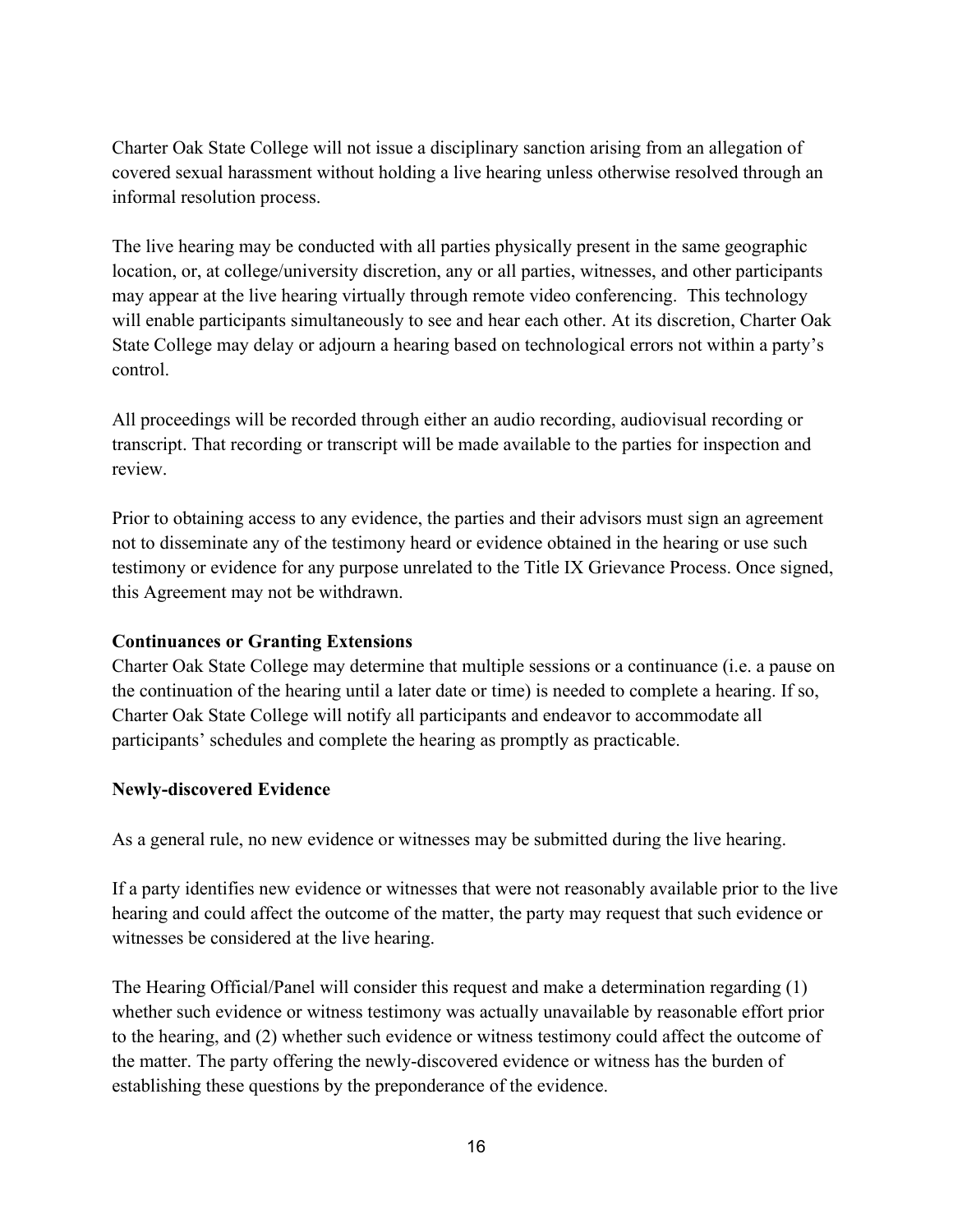If the Hearing Official/Panel answers in the affirmative to both questions, then the parties will be granted a reasonable pause in the hearing to review the evidence or prepare for questioning of the witness.

### **Participants in the live hearing**

Live hearings are not public, and the only individuals permitted to participate in the hearing are as follows:

### *Complainant and Respondent (The Parties)*

- The parties cannot waive the right to a live hearing.
- The institution may still proceed with the live hearing in the absence of a party, and may reach a determination of responsibility in their absence, including through any evidence gathered that does not constitute a "statement" by that party.
	- For example, a verbal or written statement constituting part or all of the sexual harassment itself is not a "prior statement" that must be excluded if the maker of the statement does not submit to cross-examination about that statement. In other words, a prior statement would not include a document, audio recording, audiovisual reading, and digital media, including but not limited to text messages, emails, and social media postings, that constitute the conduct alleged to have been the act of sexual harassment under the formal complaint.
- Charter Oak State College will not threaten, coerce, intimidate or discriminate against the party in an attempt to secure the party's participation.
- If a party does not submit to cross-examination, the hearing body cannot rely on any prior statements made by that party in reaching a determination regarding responsibility, but may reach a determination regarding responsibility based on evidence that does not constitute a "statement" by that party.
- The hearing body cannot draw an inference about the determination regarding responsibility based solely on a party's absence from the live hearing or refusal to answer cross examination or other questions.

### *The Hearing Body*

- The hearing body will consist of 2 decision-makers.
- No member of the hearing body will also have served as the Title IX Coordinator, Title IX investigator, or advisor to any party in the case, nor may any member of the hearing body serve on the appeals body in the case.
- No member of the hearing body will have a conflict of interest or bias in favor of or against complainants or respondents generally, or in favor or against the parties to the particular case.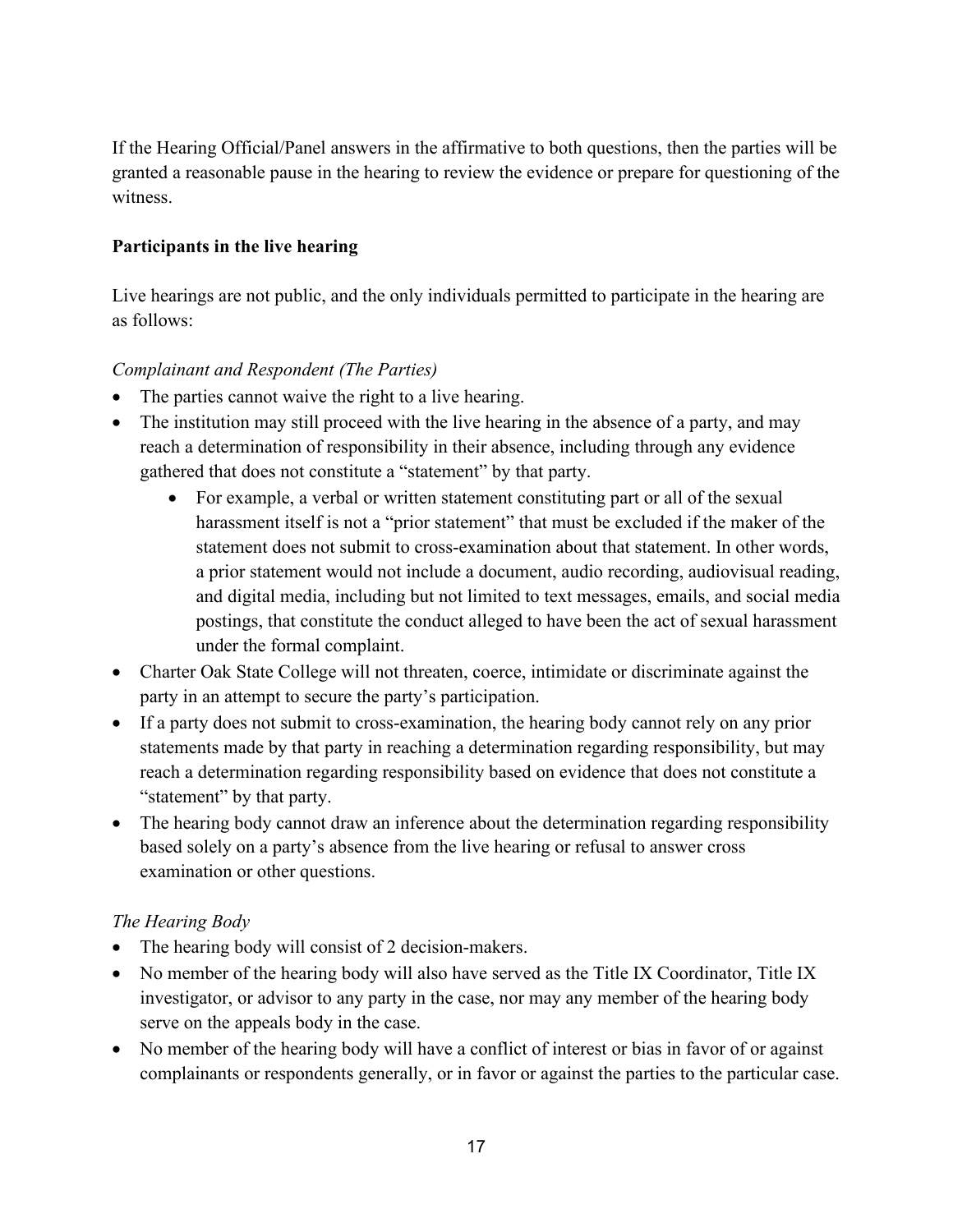- The hearing body will be trained on topics including how to serve impartially, issues of relevance, including how to apply the rape shield protections provided for complainants, and any technology to be used at the hearing.
- The parties will have an opportunity to raise any objections regarding a decision-maker's actual or perceived conflicts of interest or bias at the commencement of the live hearing.

### *Advisor of choice*

- The parties have the right to select an advisor of their choice, who may be, but does not have to be, an attorney.
- The advisor of choice may accompany the parties to any meeting or hearing they are permitted to attend, but may not speak for the party, except for the purpose of crossexamination.
- The parties are not permitted to conduct cross-examination; it must be conducted by the advisor. As a result, if a party does not select an advisor, the institution will select an advisor to serve in this role for the limited purpose of conducting the cross-examination at no fee or charge to the party.
- The advisor is not prohibited from having a conflict of interest or bias in favor of or against complainants or respondents generally, or in favor or against the parties to the particular case.
- The advisor is not prohibited from being a witness in the matter.
- If a party does not attend the live hearing, the party's advisor may appear and conduct crossexamination on their behalf.
- If neither a party nor their advisor appear at the hearing, Charter Oak State College will provide an advisor to appear on behalf of the non-appearing party.

### *Witnesses*

- Witnesses cannot be compelled to participate in the live hearing, and have the right not to participate in the hearing free from retaliation
- If a witness does not submit to cross-examination, as described below, the hearing body cannot rely on any statements made by that witness in reaching a determination regarding responsibility, including any statement relayed by the absent witness to a witness or party who testifies at the live hearing. 85 Fed. Reg. 30026, 30347 (May 19, 2020).

## **Hearing Procedures**

For all live hearings conducted under this Title IX Grievance Process, the procedure will be as follows:

- The hearing body will open and establish rules and expectations for the hearing;
- The Parties will each be given the opportunity to provide opening statements;
- The hearing body will ask questions of the Parties and Witnesses;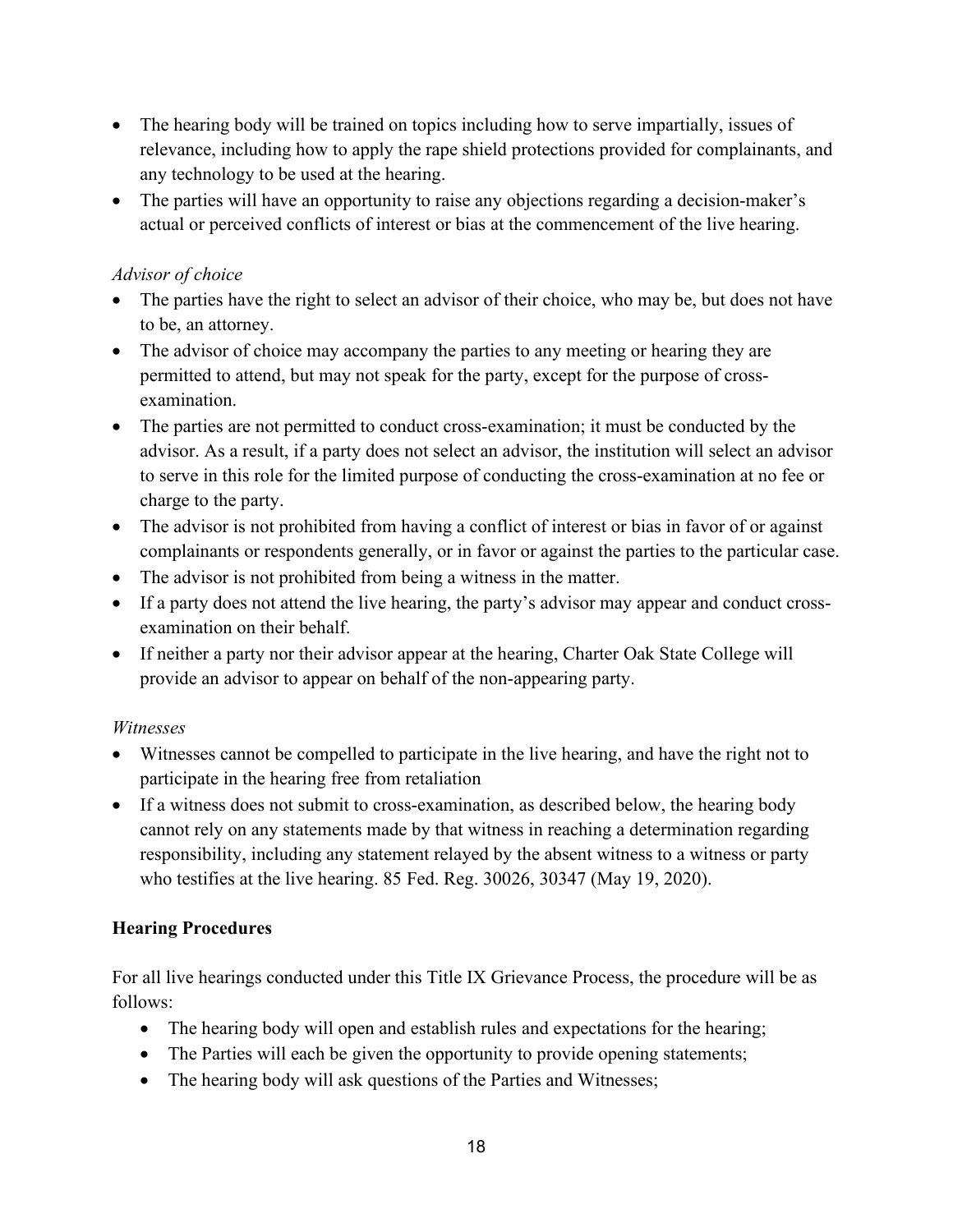- Parties will be given the opportunity for live cross-examination after the hearing body conducts its initial round of questioning; During the Parties' cross-examination, the hearing body will have the authority to pause cross-examination at any time for the purposes of asking the hearing body's own follow up questions; and any time necessary in order to enforce the established rules of decorum.
- Should a Party or the Party's Advisor choose not to cross-examine a Party or Witness, the Party shall affirmatively waive cross-examination through a written or oral statement to the hearing body. A Party's waiver of cross-examination does not eliminate the ability of the hearing body to use statements made by the Party.

### **Live Cross-Examination Procedure**

Each party's advisor will conduct live cross-examination of the other party or parties and witnesses. During this live-cross examination the advisor will ask the other party or parties and witnesses relevant questions and follow-up questions, including those challenging credibility directly, orally, and in real time.

Before any cross-examination question is answered, the hearing body will determine if the question is relevant. See Relevance Procedures*.* Cross-examination questions that are duplicative of those already asked, including by the hearing body may be deemed irrelevant if they have been asked and answered.

### **Review of Transcript/Recording**

Either the recording or transcript of the hearing will be available for review by the parties unless there are any extenuating circumstances. The record/transcript of the hearing will not be provided to parties or advisors of choice.

### **Determination Regarding Responsibility**

### **Standard of Proof**

Charter Oak State College uses the preponderance of the evidence standard for investigations and determinations regarding responsibility of formal complaints covered under this Grievance Procedure. This means that the investigation and hearing determines whether it is more likely than not that a violation of the Grievance Procedure occurred.

## **General Considerations for Evaluating Testimony and Evidence**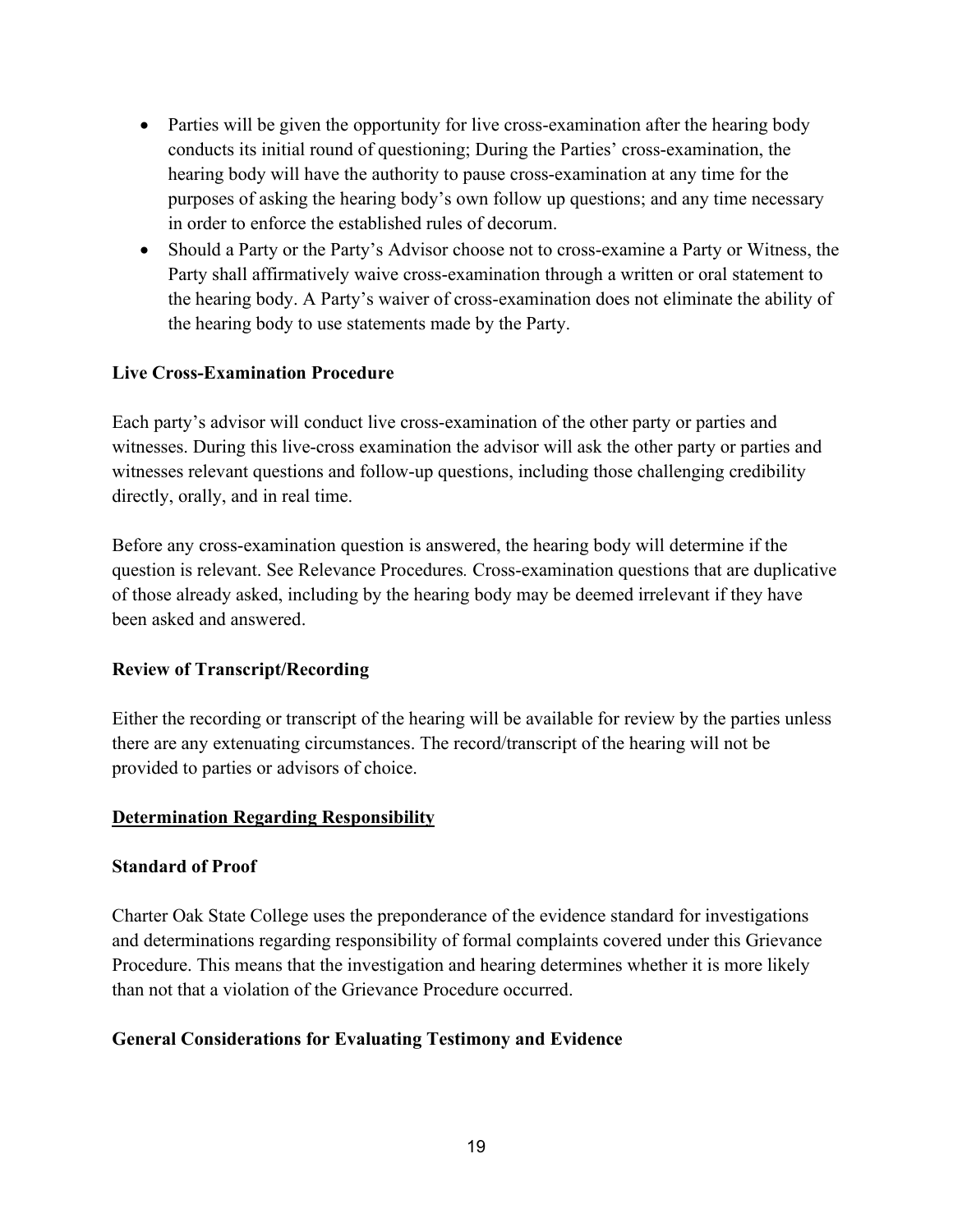While the opportunity for cross-examination is required in all Title IX hearings, determinations regarding responsibility may be based in part, or entirely, on documentary, audiovisual, and digital evidence, as warranted in the reasoned judgment of the Hearing Body.

The hearing body shall not draw inferences regarding a party or witness' credibility based on the party or witness' status as a complainant, respondent, or witness, nor shall it base its judgments in stereotypes about how a party or witness would or should act under the circumstances.

Generally, credibility judgments should rest on the demeanor of the party or witness, the plausibility of their testimony, the consistency of their testimony, and its reliability in light of corroborating or conflicting testimony or evidence.

Still, credibility judgments should not rest on whether a party or witness' testimony is non-linear or incomplete, or if the party or witness is displaying stress or anxiety.

Decision makers will afford the highest weight relative to other testimony to first-hand testimony by parties and witnesses regarding their own memory of specific facts that occurred. Both inculpatory and exculpatory (i.e. tending to prove and disprove the allegations) evidence will be weighed in equal fashion.

Except where specifically barred by the Title IX Final Rule, a witness' testimony regarding third-party knowledge of the facts at issue will be allowed, but will generally be accorded lower weight than testimony regarding direct knowledge of specific facts that occurred.

The Final Rule requires that the hearing body allow parties to call "expert witnesses" for direct and cross examination. Charter Oak State College does not provide for expert witnesses in other proceedings. While the expert witness will be allowed to testify and be crossed as required by the Final Rule, the decision-maker will be instructed to afford lower weight to non-factual testimony of the expert relative to fact witnesses, and any expert testimony that is not directed to the specific facts that occurred in the case will be afforded lower weight relative to fact witnesses, regardless of whether the expert witness testimony is the subject of cross examination and regardless of whether all parties present experts as witnesses.

The Final Rule requires that Charter Oak State College allow parties to call character witnesses to testify. Charter Oak State College does not provide for character witnesses in other proceedings. While the character witnesses will be allowed to testify and be crossed as required by the Final Rule, the decision-maker will be instructed to afford very low weight to any nonfactual character testimony of any witness.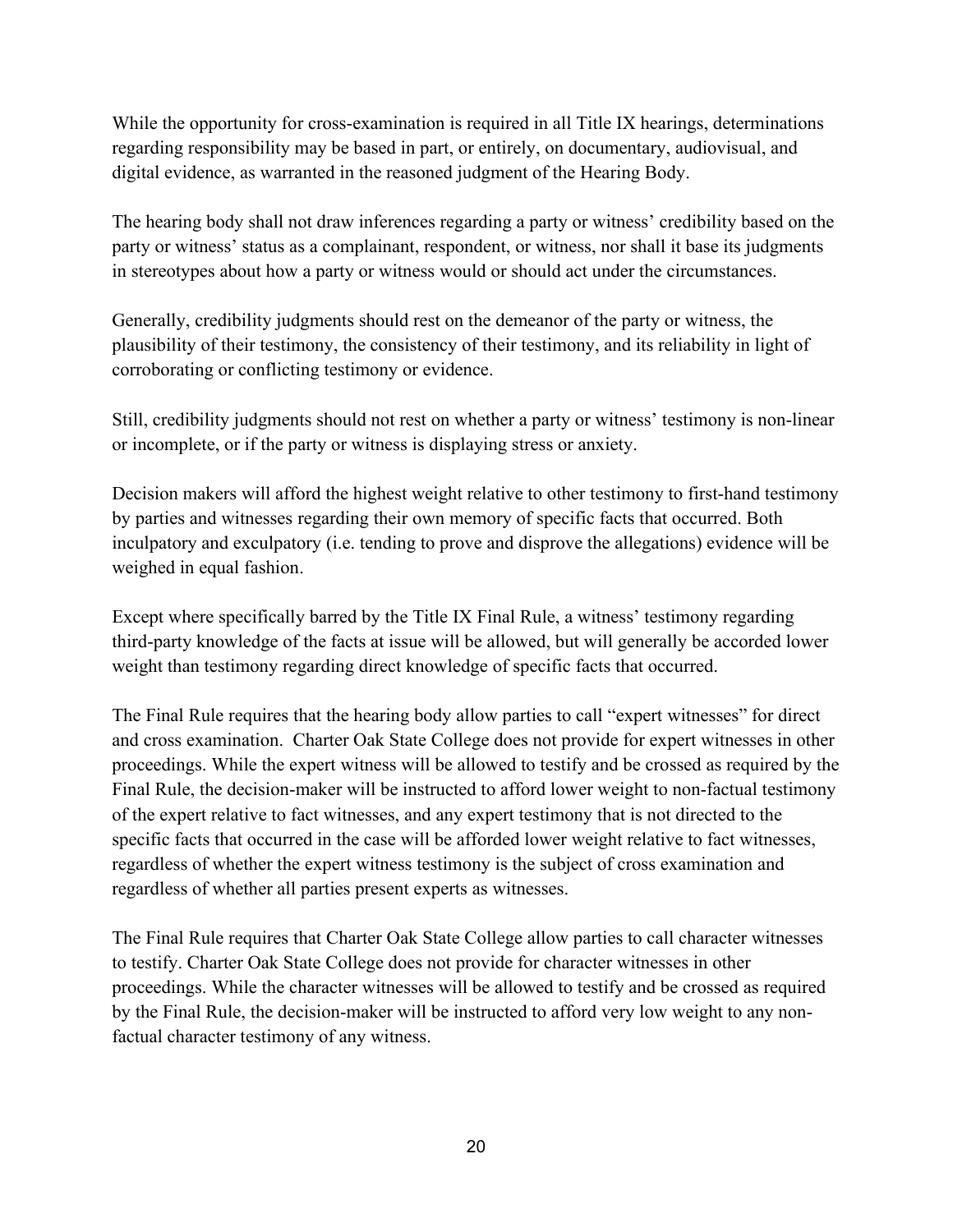The Final Rule requires that Charter Oak State College admit and allow testimony regarding polygraph tests ("lie detector tests") and other procedures that are outside of standard use in academic and non-academic conduct processes. While the processes and testimony about them will be allowed to testify and be crossed as required by the Final Rule, the decision-maker will be instructed to afford lower weight to such processes relative to the testimony of fact witnesses.

Where a party or witness' conduct or statements demonstrate that the party or witness is engaging in retaliatory conduct, including but not limited to witness tampering and intimidation, the hearing body may draw an adverse inference as to that party or witness' credibility.

### **Components of the Determination Regarding Responsibility**

The written Determination Regarding Responsibility will be issued simultaneously to all parties through their institution email account, or other reasonable means as necessary. The Determination will include:

- 1. Identification of the allegations potentially constituting covered sexual harassment;
- 2. A description of the procedural steps taken from the receipt of the formal complaint through the determination, including any notifications to the parties, interviews with parties and witnesses, site visits, methods used to gather other evidence, and hearings held;
- 3. Findings of fact supporting the determination;
- 4. Conclusions regarding which section of the Title IX/ Sexual Misconduct Policy/Code of Conduct, if any, the respondent has or has not violated.
- 5. For each allegation:
	- a. A statement of, and rationale for, a determination regarding responsibility;
	- b. A statement of, and rationale for, any disciplinary sanctions the recipient imposes on the respondent; and
	- c. A statement of, and rationale for, whether remedies designed to restore or preserve equal access to the recipient's education program or activity will be provided by the recipient to the complainant; and
- 6. The recipient's procedures and the permitted reasons for the complainant and respondent to appeal (described below in "Appeal").

# **Timeline of Determination Regarding Responsibility**

If there are no extenuating circumstances, the determination regarding responsibility will be issued by Charter Oak State College within ten (10) school calendar days of the completion of the hearing.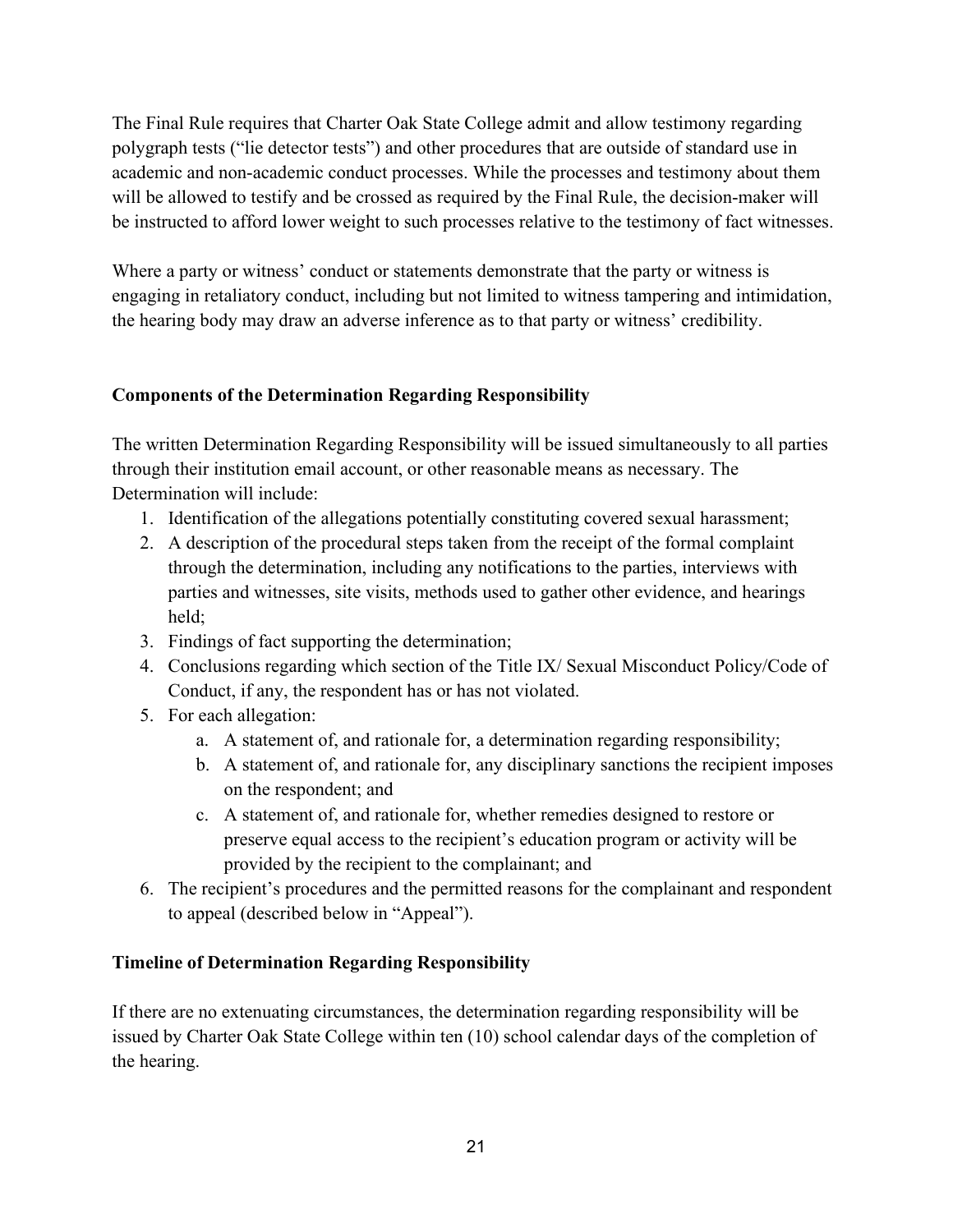# **Finality**

The determination regarding responsibility becomes final either on the date that the institution provides the parties with the written determination of the result of the appeal, if an appeal is filed consistent with the procedures and timeline outlined in "Appeals" below, or if an appeal is not filed, the date on which the opportunity to appeal expires.

# **Appeals**

Each party may appeal (1) the dismissal of a formal complaint or any included allegations and/or (2) a determination regarding responsibility. To appeal, a party must submit their written appeal within five (5) school calendar days of being notified of the decision, indicating the grounds for the appeal.

The limited grounds for appeal available are as follows:

- Procedural irregularity that affected the outcome of the matter (i.e. a failure to follow the institution's own procedures);
- New evidence that was not reasonably available at the time the determination regarding responsibility or dismissal was made, that could affect the outcome of the matter;
- The Title IX Coordinator, investigator(s), or decision-maker(s) had a conflict of interest or bias for or against an individual party, or for or against complainants or respondents in general, that affected the outcome of the matter;
- The severity of sanctions.

The submission of appeal stays any sanctions for the pendency of an appeal. Supportive measures and remote learning opportunities remain available during the pendency of the appeal.

If a party appeals, the institution will as soon as practicable notify the other party in writing of the appeal, however the time for appeal shall be offered equitably to all parties and shall not be extended for any party solely because the other party filed an appeal.

Appeals should be submitted in electronic form using ARIAL or TIMES NEW ROMAN, 12 point font, and single-spaced. Appeals should use footnotes, not endnotes. Appeals that do not meet these standards may be returned to the party for correction, but the time for appeal will not be extended unless there is evidence that technical malfunction caused the appeal document not to meet these standards.

Appeals will be decided by an Appeals Officer, who will be free of conflict of interest and bias, and will not serve as investigator, Title IX Coordinator, or hearing decision maker in the same matter.